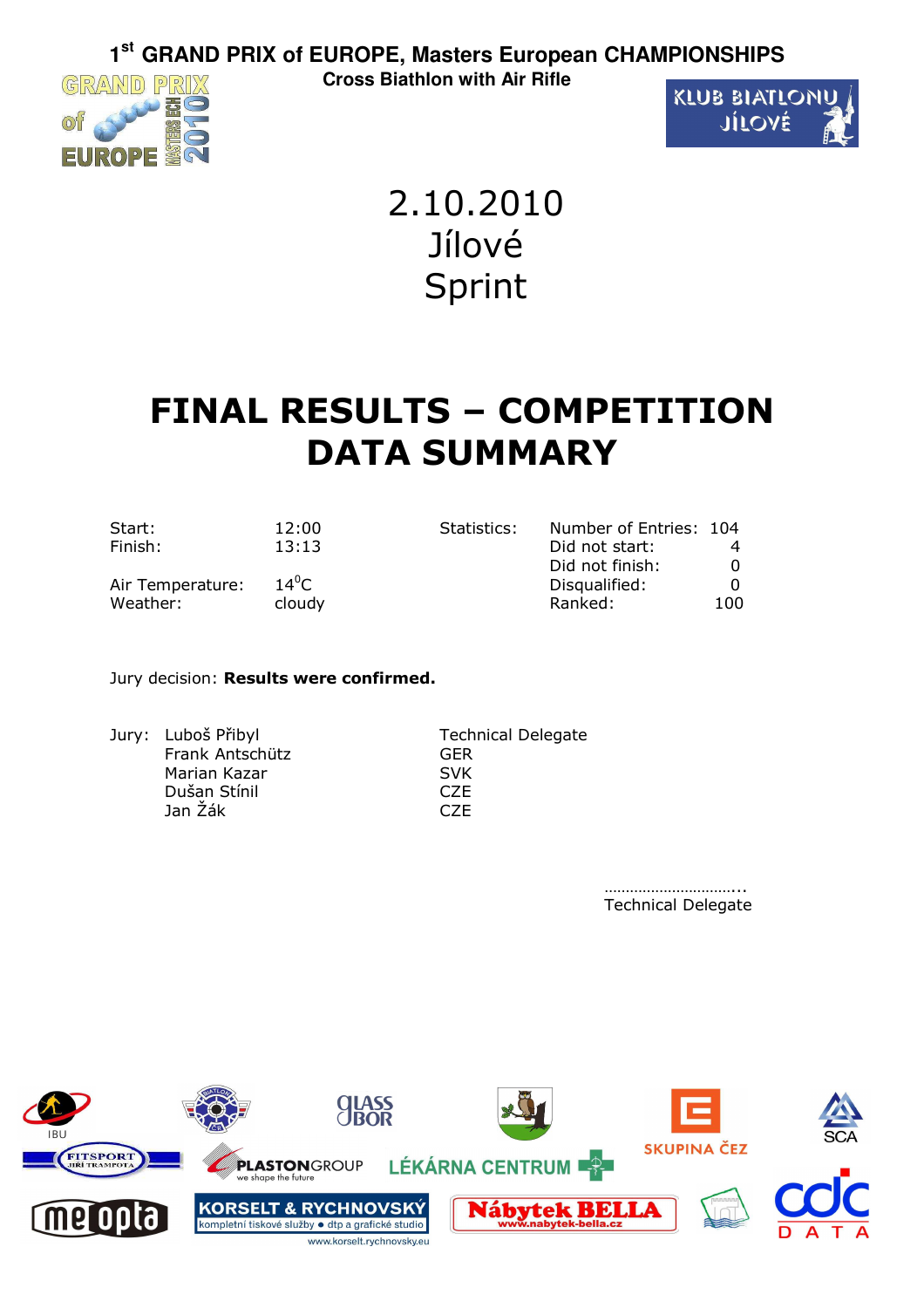

**Cross Biathlon with Air Rifle**

## **FINAL RESULTS**

Sprint - MEN



### Jílové 02.10.2010 Start: 12:18 / Finish: 12:36

| Rank | <b>Bib</b> | Name                |   | Team                | Nat.       | Runningtime P S - - SUM | Time    | Behind    |  |
|------|------------|---------------------|---|---------------------|------------|-------------------------|---------|-----------|--|
|      | 102        | BöttnerMax          | м | Frankenhain         | <b>GER</b> | $13:19.6$ 0 0 - - 0     | 13:19.6 | $+0.0$    |  |
|      | 2 101      | Böttner Paul        | М | Frankenhain         | <b>GER</b> | $14:09.2 \quad 02 - 2$  | 14:09.2 | $+49.6$   |  |
| 3    | 38         | <b>Bantle Robin</b> | М | Weiden              | <b>GER</b> | $14:31.3$ 1 0 - -       | 14:31,3 | $+1:11.7$ |  |
|      | 36         | KoubekJiří          | М | Kapslovna           | CZE        | $14:37.2$ 2 3 - -<br>-5 | 14:37.2 | $+1.17.6$ |  |
| 5.   | 39         | DannerKai           | М | <b>Boll</b>         | <b>GER</b> | $17:07.5$ 1 1 - - 2     | 17:07.5 | $+3.47.9$ |  |
| 6    | 37         | KowalzigBjörn       | М | <b>Berliner SBV</b> | <b>GER</b> | $16.09.8$ 14 - -<br>5   | 18:09.8 | $+4:50,2$ |  |

**Note**

st. č. 37 přirážka 2 min. - neodběhnuté 1 TK (penalty 2 min. - missing 1 penalty loop)

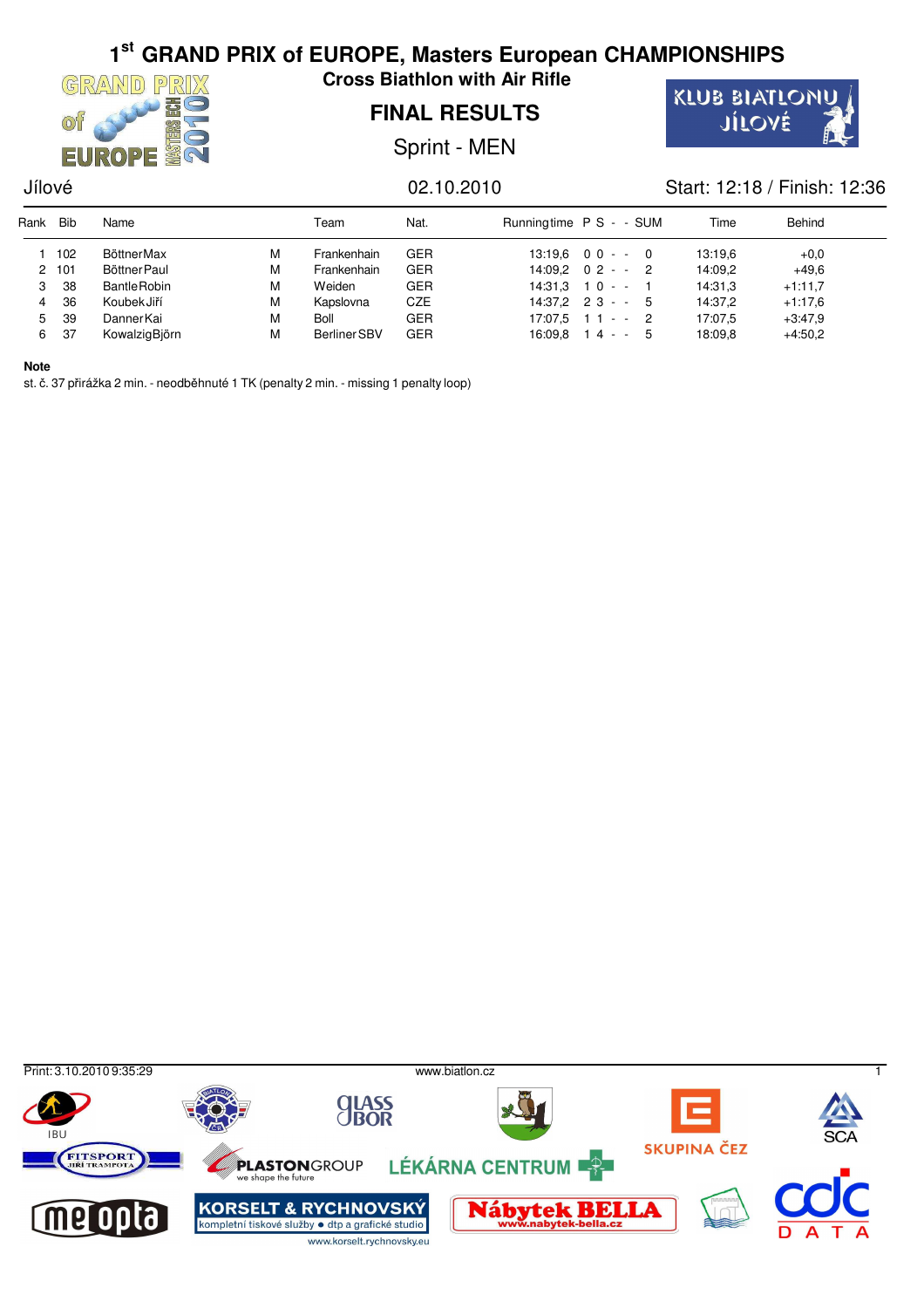

**Cross Biathlon with Air Rifle**

**FINAL RESULTS**



Sprint - MASTERS M1

Jílové 02.10.2010 Start: 12:52 / Finish: 13:13

| Rank       | Bib | Name                                |                | Team         | Nat.       |             | Runningtime P S - - SUM    | Time    | Behind    |  |
|------------|-----|-------------------------------------|----------------|--------------|------------|-------------|----------------------------|---------|-----------|--|
|            | 99  | ValekMarian                         | M1             | Kapslovna    | <b>CZE</b> | 10:26.6     | $01 - -$                   | 10:26.6 | $+0.0$    |  |
| 2          | 88  | <b>BauerThomas</b>                  | M <sub>1</sub> | Renholding   | <b>GER</b> | 11:04.0     | $20 - -$<br>2              | 11:04,0 | $+37,4$   |  |
| 3          | 85  | VranaVladimír                       | M <sub>1</sub> | Čadca        | <b>SVK</b> | 11:48,5     | $02 - -$<br>2              | 11:48.5 | $+1:21,9$ |  |
| 4          | 94  | <b>Koschel Walter</b>               | M <sub>1</sub> | Renholding   | <b>GER</b> | 11:48.9     | 2<br>$11 -$                | 11:48.9 | $+1:22.3$ |  |
| 5          | 100 | Käss Pavel                          | M1             | Kapslovna    | <b>CZE</b> | 12:09.9     | $10 - -$                   | 12:09.9 | $+1:43,3$ |  |
| 6          | 89  | Čaneckýlvan                         | M <sub>1</sub> | Čadca        | <b>SVK</b> | 12:14,0     | $11 -$<br>2                | 12:14,0 | $+1.47,4$ |  |
|            | 98  | Stínil Dušan                        | M <sub>1</sub> | Děčín        | <b>CZE</b> | 12:23,4     | $03 - -$<br>3              | 12:23,4 | $+1:56,8$ |  |
| 8          | 86  | <b>KreidlerBernd</b>                | M <sub>1</sub> | S. Altheim   | <b>GER</b> | 12:26.9     | $21 - -$<br>3              | 12:26,9 | $+2:00.3$ |  |
| 9          | 90  | Murdzik Ján                         | M1             | Medzilaborce | <b>SVK</b> | 12:40.1     | $11 - -$<br>$\overline{2}$ | 12:40.1 | $+2:13.5$ |  |
| 10         | 92  | Fúsek Tomáš                         | M <sub>1</sub> | Jílové       | <b>CZE</b> | 12:58,2     | $00 - -$<br>$\Omega$       | 12:58,2 | $+2:31,6$ |  |
| 11         | 97  | NovotnýMilan                        | M <sub>1</sub> | Jílové       | <b>CZE</b> | 13:08,4     | $32 - -$<br>5              | 13:08.4 | $+2:41,8$ |  |
| 12         | 96  | Tippmann Jens                       | M1             | Berliner SBV | <b>GER</b> | 13:14.8     | $02 - -$<br>2              | 13:14,8 | $+2:48,2$ |  |
| 13         | 93  | <b>WeberErvwin</b>                  | M1             | Renholding   | <b>GER</b> | 13.35,1     | $42 - -$<br>- 6            | 13:35.1 | $+3:08,5$ |  |
| 14         | 87  | <b>BernhardtKlaus</b>               | M <sub>1</sub> | Nünchritz    | <b>GER</b> | 13:56.1     | $11 - -$<br>-2             | 13:56.1 | $+3:29,5$ |  |
| 15         | 84  | SteiskalPavel                       | M <sub>1</sub> | Strakonice   | <b>CZE</b> | 14:52.1     | $22 - -$<br>4              | 14:52,1 | $+4:25.5$ |  |
| 16         | 91  | Jeníček Jiří                        | M <sub>1</sub> | Strakonice   | <b>CZE</b> | 17:42.6     | $24 - -$<br>6              | 17:42.6 | $+7:16,0$ |  |
|            |     | Diskvalifikován, vzdal, nestartoval |                |              |            |             |                            |         |           |  |
| <b>DNS</b> | 95  | VašákMilan                          | M <sub>1</sub> | Manušice     | <b>CZE</b> | Nestartoval |                            |         |           |  |

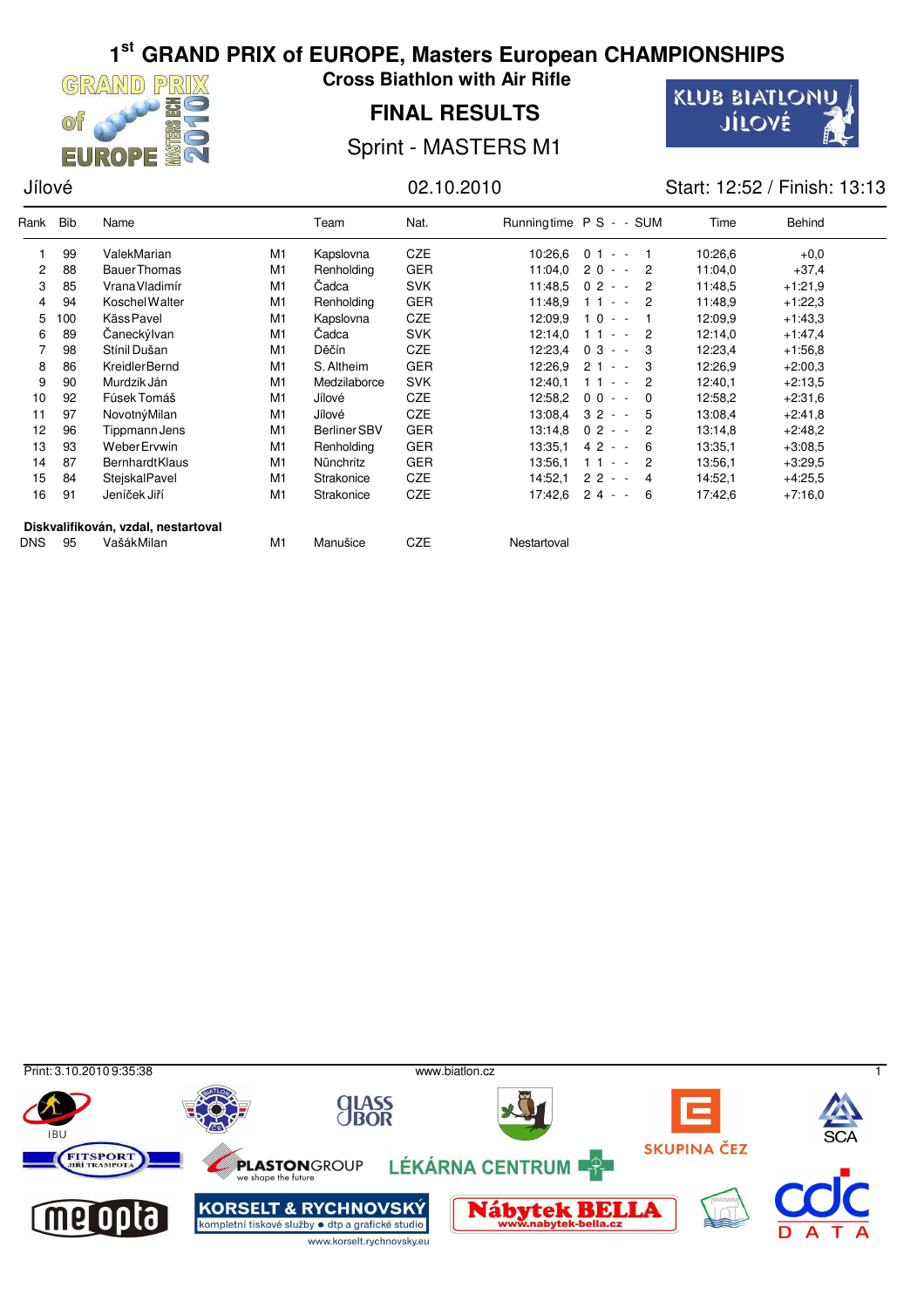

**Cross Biathlon with Air Rifle**

**FINAL RESULTS**



Sprint - MASTERS M3

Jílové 02.10.2010 Start: 12:40 / Finish: 13:02

| Rank                 | <b>Bib</b> | Name                  |                | Team                | Nat.       | Runningtime P S - - SUM |                   |                         | Time    | Behind    |
|----------------------|------------|-----------------------|----------------|---------------------|------------|-------------------------|-------------------|-------------------------|---------|-----------|
|                      | 62         | Anschütz Frank        | MЗ             | Sq zu Brand         | <b>GER</b> | 8:36.5                  | $00 - 0$          |                         | 8.36,5  | $+0.0$    |
| $\mathbf{2}^{\circ}$ | 68         | Wawrzyczek Josef      | M <sub>3</sub> | Karviná             | <b>CZE</b> | 8:39.3                  | $00 - -$          | - 0                     | 8:39.3  | $+2.8$    |
| 3                    | 69         | PlánkaVoitěch         | MЗ             | Bobrky              | <b>CZE</b> | 10:52.2                 | $13 - -$          | 4                       | 10:52.2 | $+2:15.7$ |
| 4                    | 65         | Dreher Emil           | MЗ             | <b>Boll</b>         | <b>GER</b> | 10:53.5                 | $00 - -$          | - 0                     | 10:53,5 | $+2:17.0$ |
| 5                    | 71         | TronjeckMatthias      | MЗ             | <b>Berliner SBV</b> | <b>GER</b> |                         | $11:11.4$ 2 2 - - | $\overline{\mathbf{4}}$ | 11:11.4 | $+2.34.9$ |
| 6                    | 61         | GlöcknerReinhard      | M <sub>3</sub> | Zerbst              | <b>GER</b> | 11:25.4                 | $13 -$<br>$-4$    |                         | 11:25,4 | $+2:48.9$ |
|                      | 66         | FrgelecJozef          | MЗ             | Podbrezová          | <b>SVK</b> | 11:46.2                 | $12 - 3$          |                         | 11:46.2 | $+3:09.7$ |
| 8                    | 67         | GeierHerbert          | MЗ             | G. Frauenau         | <b>GER</b> | 11:46.5                 | $33 - 6$          |                         | 11:46.5 | $+3:10.0$ |
| 9                    | 63         | Vaník Peter           | M <sub>3</sub> | Harmanec            | <b>SVK</b> | 12:22.0                 | $00 - -$          | - 0                     | 12:22,0 | $+3:45.5$ |
| 10                   | 64         | <b>Schmidt Alfons</b> | M <sub>3</sub> | Frohsinn G.         | <b>GER</b> | 14:26.7                 | $43 - -$          |                         | 14:26,7 | $+5:50.2$ |
| 11                   | 70         | Bučič Karol           | MЗ             | <b>Bratislava</b>   | <b>SVK</b> | 17:21.7                 | $51 -$<br>$\sim$  | - 6                     | 17:21.7 | $+8.45.2$ |

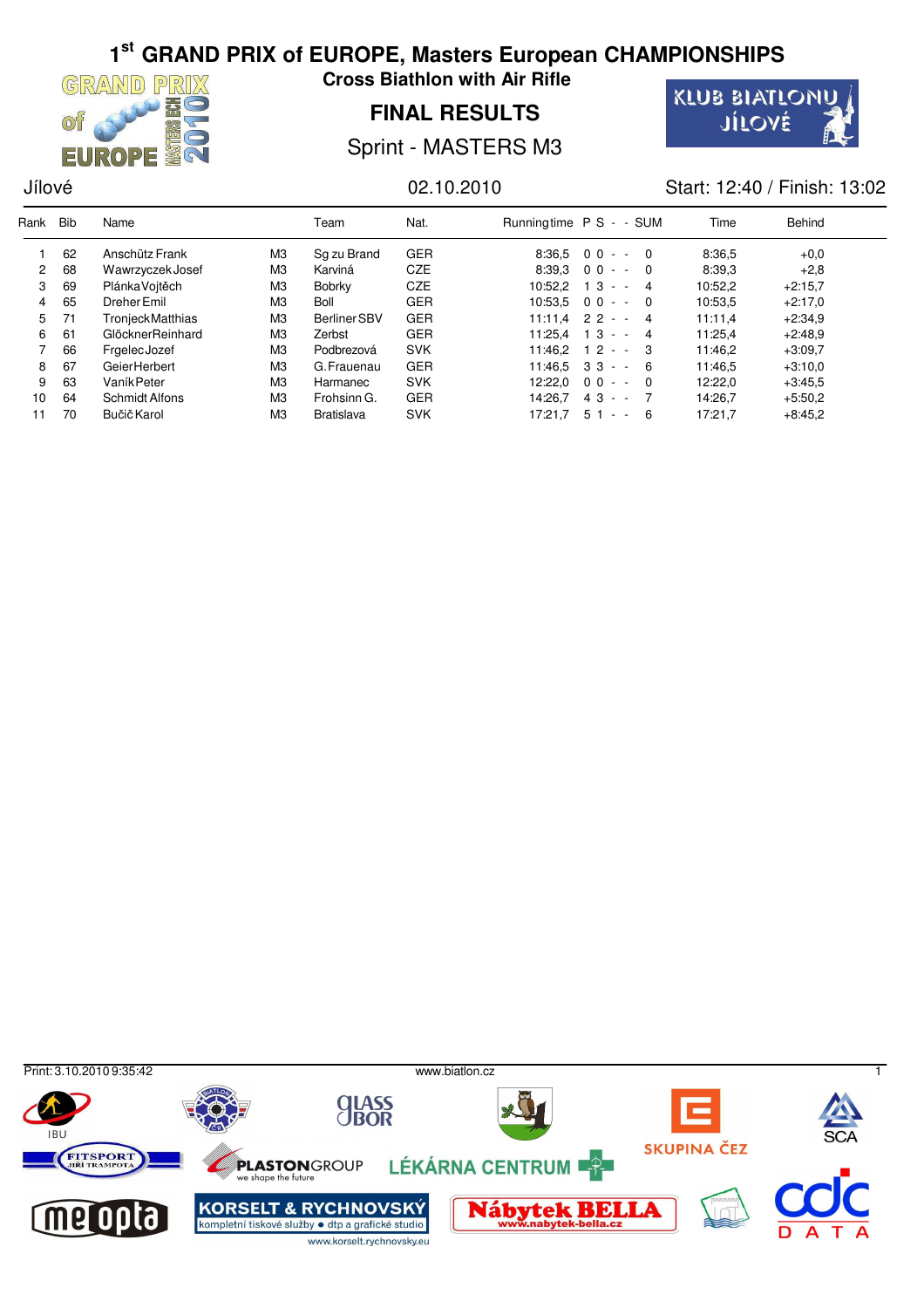

**Cross Biathlon with Air Rifle**

## **FINAL RESULTS**



Sprint - MASTERS M4

## Jílové 02.10.2010 Start: 12:39 / Finish: 12:59

| Rank | Bib | Name         |    | Team              | Nat.       | Runningtime P S - - SUM |  | Time    | Behind    |  |
|------|-----|--------------|----|-------------------|------------|-------------------------|--|---------|-----------|--|
|      | 58  | BabkaJozef   | M4 | Podbrezová        | <b>SVK</b> | $16:37.1$ 2 0 - - 2     |  | 16:37.1 | $+0.0$    |  |
|      | 60  | HederaŠtefan | M4 | <b>Bratislava</b> | <b>SVK</b> | $18:23.5$ 34 - - 7      |  | 18:23,5 | $+1.46,4$ |  |
|      | 59  | Hrebíčeklvan | M4 | <b>Bratislava</b> | <b>SVK</b> | $19:34.7$ $32 - 5$      |  | 19:34.7 | $+2:57.6$ |  |

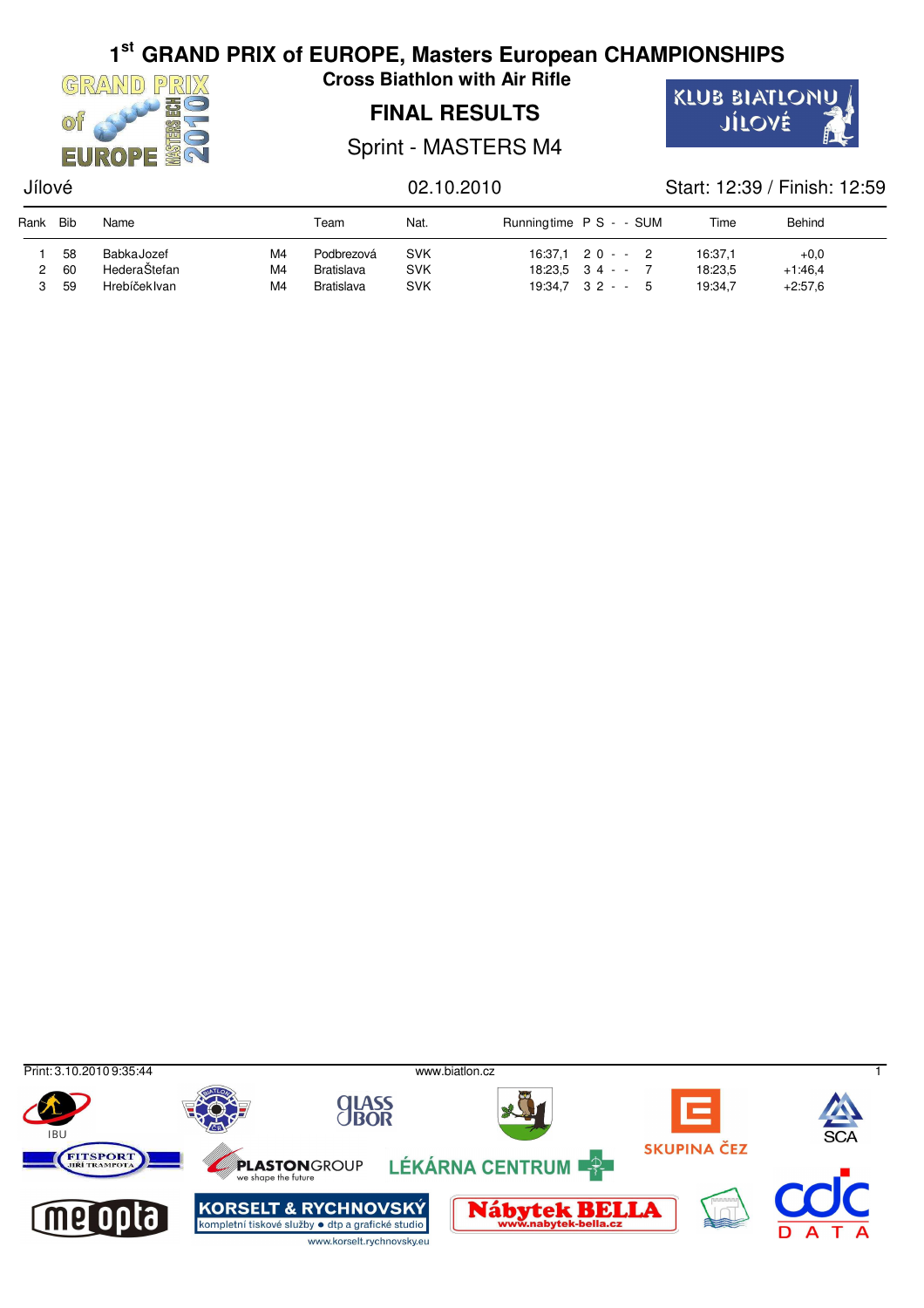

**Cross Biathlon with Air Rifle**

**FINAL RESULTS**

**KLUB BIATLONU** JÍLOVÉ

Sprint - PUPILS M

### Jílové 02.10.2010 Start: 12:05 / Finish: 12:18

| Rank       | <b>Bib</b> | Name                                |           | Team        | Nat.       | Runningtime P P - - SUM |                     |                | Time    | Behind    |  |
|------------|------------|-------------------------------------|-----------|-------------|------------|-------------------------|---------------------|----------------|---------|-----------|--|
|            | 16         | <b>SyskaSandro</b>                  | <b>PM</b> | Sq zu Brand | <b>GER</b> | 7:30.6                  | $00 - -$            | $\overline{0}$ | 7:30.6  | $+0.0$    |  |
| 2          | 18         | <b>BrezinaMarek</b>                 | <b>PM</b> | Podbrezová  | <b>SVK</b> |                         | $7:34.2$ 2 1 - - 3  |                | 7:34.2  | $+3.6$    |  |
| 3          | 19         | SalamonLudvík                       | <b>PM</b> | Karviná     | <b>CZE</b> | $8:56.6$ 0 1            | $\sim$ $ \sim$      |                | 8:56.6  | $+1:26.0$ |  |
| 4          | 12         | SlanecVladimír                      | <b>PM</b> | Strakonice  | <b>CZE</b> |                         | $9:04.5$ 0 1 - -    |                | 9:04.5  | $+1.33.9$ |  |
| 5          | 15         | <b>HaslingerAndreas</b>             | <b>PM</b> | Renholding  | <b>GER</b> |                         | $9:35.6$ $32 - 5$   |                | 9:35.6  | $+2:05.0$ |  |
| 6          | 14         | <b>SlanecJan</b>                    | <b>PM</b> | Strakonice  | <b>CZE</b> | 10:22.5                 | 21<br>$\sim$ $-$    | - 3            | 10:22.5 | $+2:51.9$ |  |
|            | 13         | <b>BernhardtSven</b>                | <b>PM</b> | Nünchritz   | <b>GER</b> | 11:23.3                 | 41 - - 5            |                | 11:23.3 | $+3:52.7$ |  |
| 8          | 11         | VašákMilan                          | <b>PM</b> | Manušice    | <b>CZE</b> | 11:38.1                 | $42 - -$            | - 6            | 11:38,1 | $+4.07.5$ |  |
| 9          | 10         | BernhardtJan                        | <b>PM</b> | Nünchritz   | <b>GER</b> |                         | $12:45.0$ $35 - -8$ |                | 13:45,0 | $+6.14,4$ |  |
|            |            | Diskvalifikován, vzdal, nestartoval |           |             |            |                         |                     |                |         |           |  |
| <b>DNS</b> | 17         | Stínil Michal                       | <b>PM</b> | Děčín       | <b>CZE</b> | Nestartoval             |                     |                |         |           |  |

### **Note**

st. č. 10 přirážka 1 min. - neodběhnuté 1 TK (penalty 1 min. - missing 1 penalty loop)

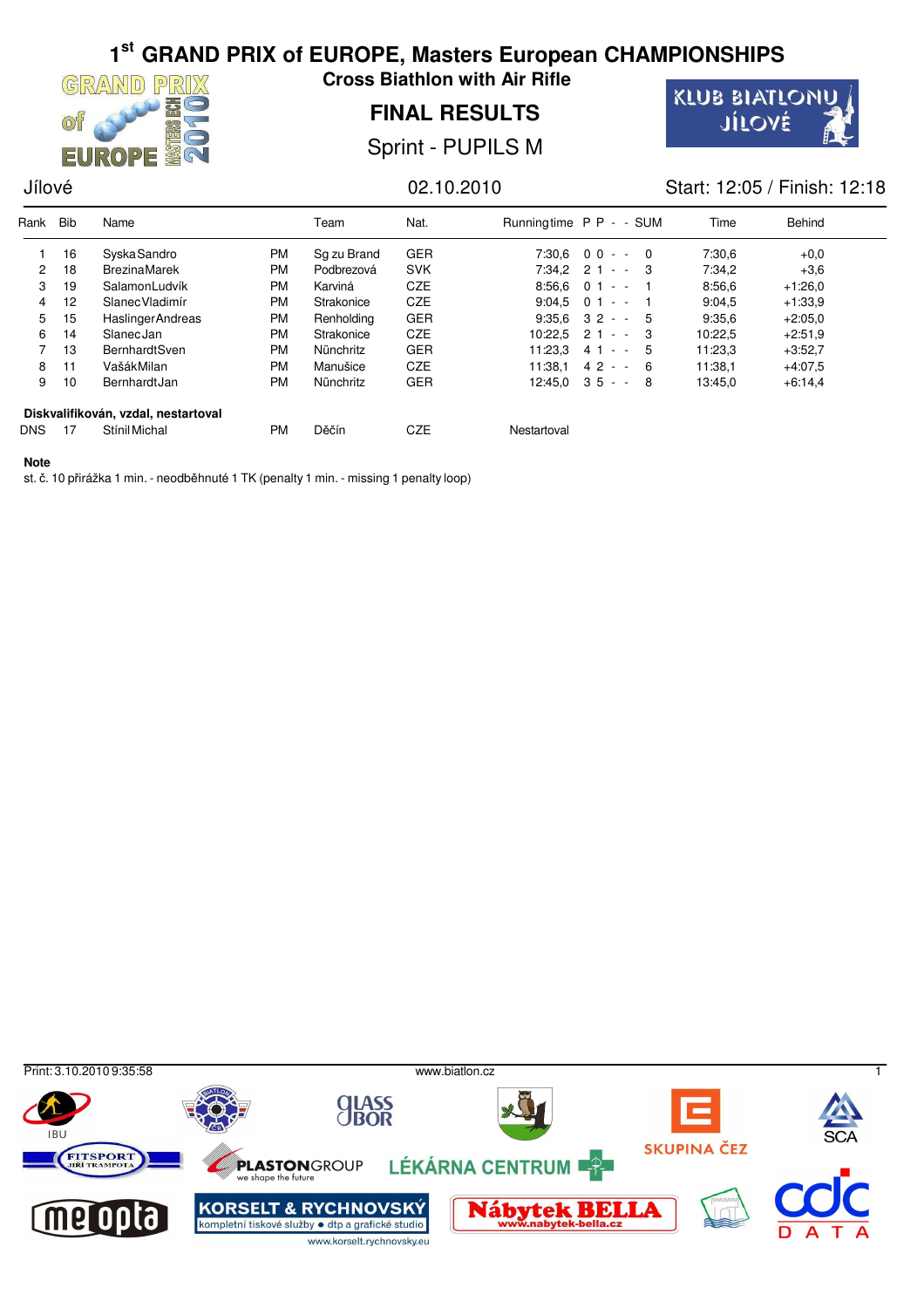

**Cross Biathlon with Air Rifle**

**FINAL RESULTS**

**KLUB BIATLONU** JÍLOVÉ

Sprint - PUPILS W

## Jílové 02.10.2010 Start: 12:00 / Finish: 12:14

| Rank           | <b>Bib</b> | Name                                |           | Team         | Nat.       | Runningtime P P - - SUM |                         |                | Time    | Behind    |  |
|----------------|------------|-------------------------------------|-----------|--------------|------------|-------------------------|-------------------------|----------------|---------|-----------|--|
|                |            | ChovanováLauraMária                 | <b>PW</b> | L. Hrádok    | <b>SVK</b> |                         | $7:51.1 \quad 00 - - 0$ |                | 7:51.1  | $+0.0$    |  |
| $\overline{2}$ | 3          | VaňkováEva                          | PW        | Jílové       | <b>CZE</b> |                         | $8:46.4$ 20 - - 2       |                | 8.46,4  | $+55.3$   |  |
| 3              | 4          | VondrysováKrystýna                  | <b>PW</b> | Strakonice   | <b>CZE</b> |                         | $8:57.7$ 0 2 - -        | $\overline{2}$ | 8.57.7  | $+1.06.6$ |  |
| 4              |            | SternthalCelina                     | PW        | Renholding   | <b>GER</b> |                         | $9:06.0 \quad 00 - -$   | _ი             | 9:06.0  | $+1:14.9$ |  |
| 5              | 6          | BreichováJana                       | PW        | Strakonice   | <b>CZE</b> | $9:26.2$ 1 1            | $- - 2$                 |                | 9:26,2  | $+1:35.1$ |  |
| 6              | 9          | HaberederAnna-Lena                  | PW        | Renholding   | <b>GER</b> | 9:44.3                  | $10 - -$                |                | 9:44.3  | $+1:53,2$ |  |
|                | 2          | HenzlováTereza                      | PW        | Jílové       | <b>CZE</b> | 11:56.3                 | $12 - 3$                |                | 11:56.3 | $+4.05,2$ |  |
| 8              | 5          | StínilováAnna                       | PW        | <b>Děčín</b> | <b>CZE</b> |                         | $12:23.0$ 3 4 - -       |                | 12:23.0 | $+4:31.9$ |  |
|                |            | Diskvalifikován, vzdal, nestartoval |           |              |            |                         |                         |                |         |           |  |
| <b>DNS</b>     | 8          | MajcherováNikol                     | <b>PW</b> | Manušice     | <b>CZE</b> | Nestartovala            |                         |                |         |           |  |

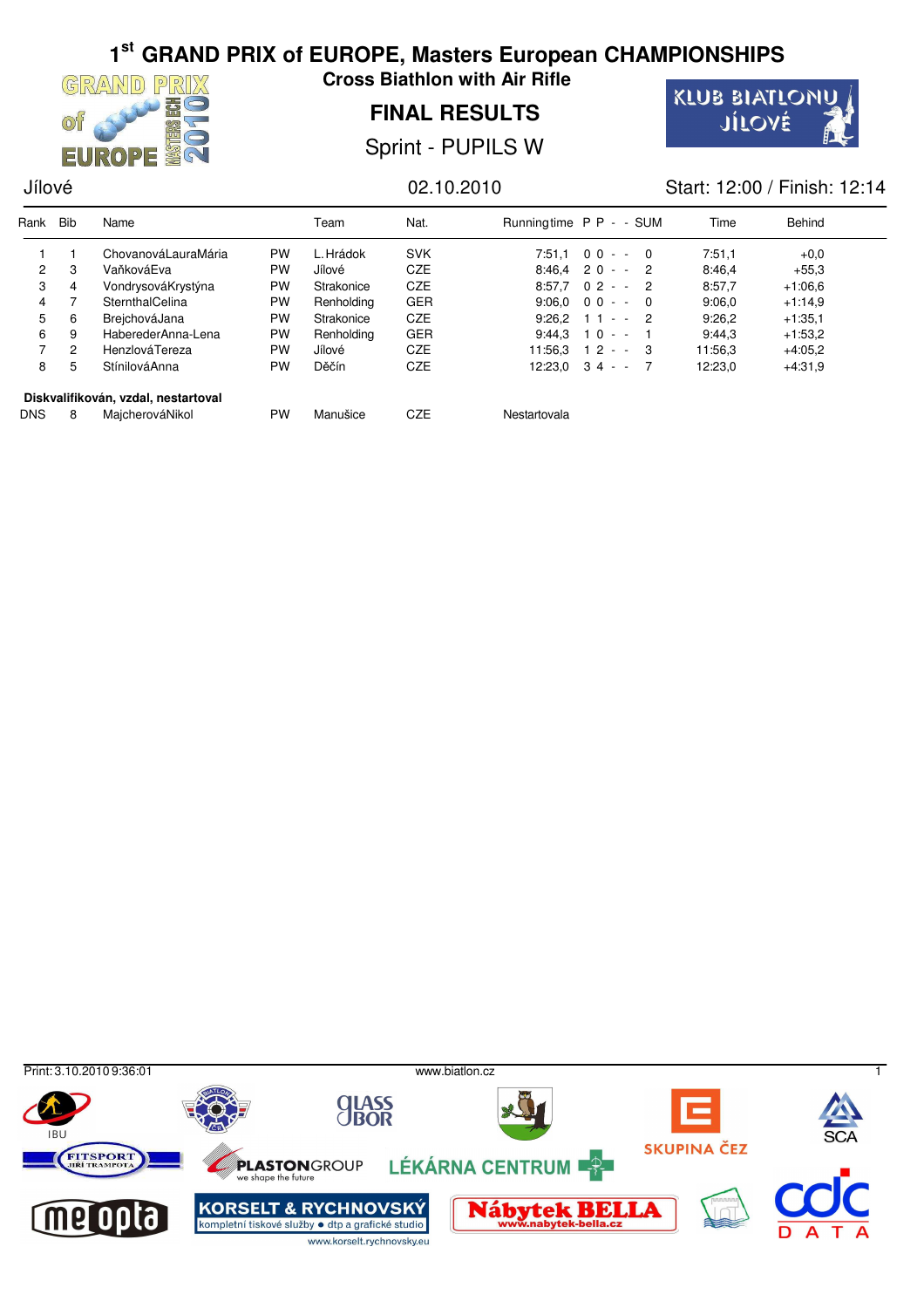

**Cross Biathlon with Air Rifle**

## **FINAL RESULTS**

Sprint - WOMEN



## Jílové 02.10.2010 Start: 12:16 / Finish: 12:38

| Rank | <b>Bib</b>       | Name                                                  |             | Team                                      | Nat.                     | Runningtime P S - - SUM |                                                                | Time                          | Behind                           |
|------|------------------|-------------------------------------------------------|-------------|-------------------------------------------|--------------------------|-------------------------|----------------------------------------------------------------|-------------------------------|----------------------------------|
|      | 33<br>-35<br>-34 | Deiss Sonja<br><b>Arnold Diane</b><br>SamcováMichaela | w<br>W<br>W | <b>Berliner SBV</b><br>Boll<br>Strakonice | GER<br>GER<br><b>CZE</b> |                         | $13:00.7$ 10 - -<br>$16.02.1$ 2 3 - - 5<br>$21:29.5$ 4 3 - - 7 | 13:00,7<br>16:02,1<br>21:29.5 | $+0.0$<br>$+3.01,4$<br>$+8:28.8$ |

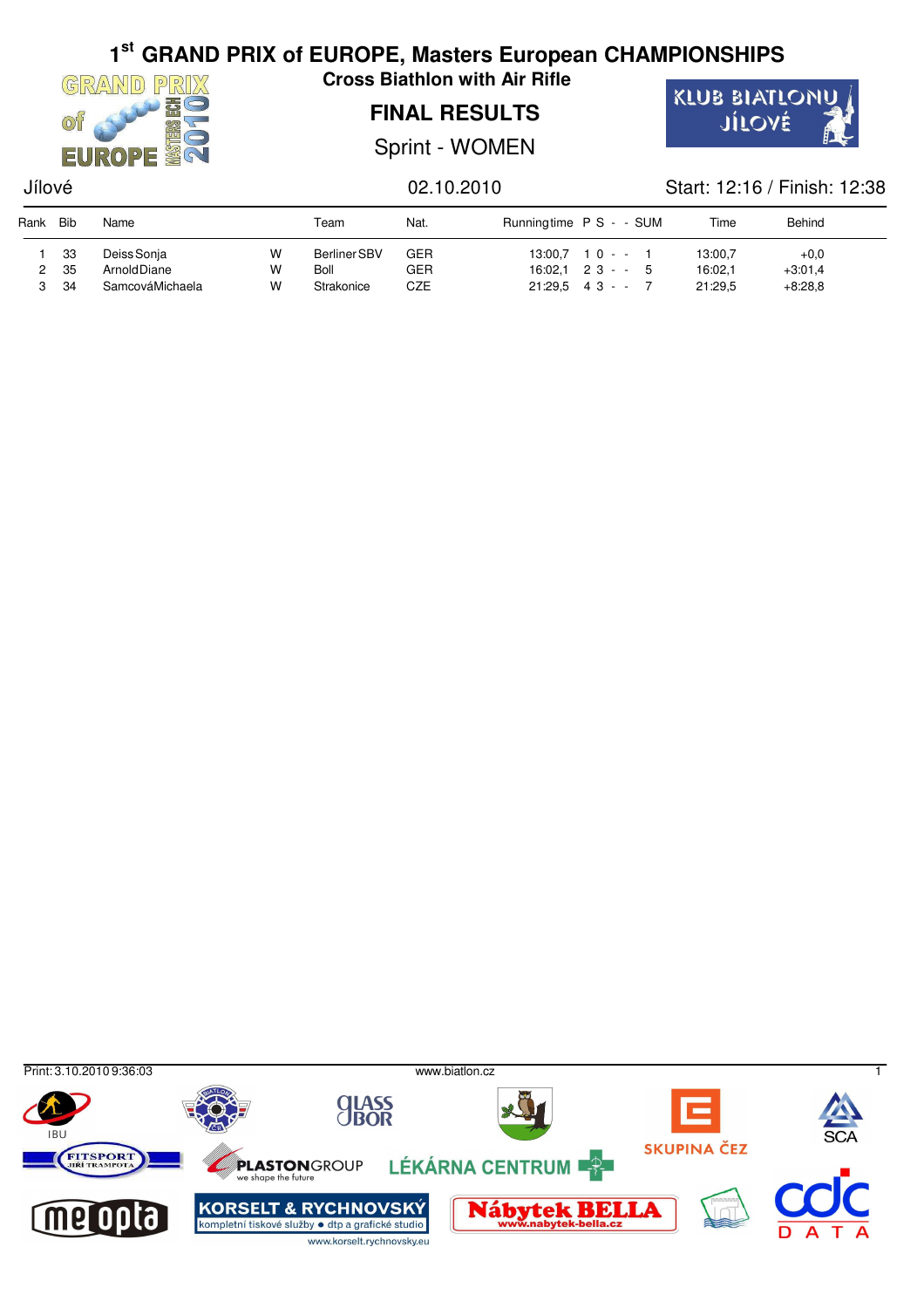

**Cross Biathlon with Air Rifle**

## **FINAL RESULTS**



Sprint - MASTERS W1

Jílové 02.10.2010 Start: 12:28 / Finish: 12:52

| Rank                 | <b>Bib</b> | Name                   |                | Team         | Nat.       |         | Runningtime P S - - SUM                         | Time    | Behind    |  |
|----------------------|------------|------------------------|----------------|--------------|------------|---------|-------------------------------------------------|---------|-----------|--|
|                      | 56         | Cruchten Anita         | W <sub>1</sub> | Renholding   | <b>GER</b> | 9:21.4  | $00 - - 0$                                      | 9:21.4  | $+0.0$    |  |
| $\mathbf{2}^{\circ}$ | 54         | Brückl Sabina          | W <sub>1</sub> | Renholding   | <b>GER</b> | 10:02.8 | 0 <sub>1</sub><br>$\sim$<br>$\sim$              | 10:02.8 | $+41.4$   |  |
| 3                    | 53         | Bartalská N. Danka     | W <sub>1</sub> | Podbrezová   | <b>SVK</b> |         | $10:44.4$ 0 0 - -<br>$\Omega$                   | 10:44.4 | $+1:23.0$ |  |
| 4                    | 50         | Kruijff Ivana          | W <sub>1</sub> | B.-Blochen   | <b>GER</b> |         | $11:01.2$ 2 0 - -<br>2                          | 11:01.2 | $+1:39.8$ |  |
| 5                    | 46         | KrnáčováSoňa           | W <sub>1</sub> | J. Kostolany | <b>SVK</b> | 11:05.4 | 12<br>3<br>$\sim$<br>$\overline{\phantom{a}}$   | 11:05.4 | $+1.44.0$ |  |
| 6                    | 49         | SternthalSimone        | W <sub>1</sub> | Renholding   | <b>GER</b> | 11:36.3 | $12 - 3$                                        | 11:36.3 | $+2:14.9$ |  |
|                      | 51         | KaliskáKatarína        | W <sub>1</sub> | Harmanec     | <b>SVK</b> | 12:00.8 | $01 - -$                                        | 12:00.8 | $+2:39,4$ |  |
| 8                    | 57         | <b>BeuermannBirgit</b> | W <sub>1</sub> | Borna        | <b>GER</b> | 12:08.8 | $12 -$<br>- 3<br>$\sim$                         | 12:08.8 | $+2:47,4$ |  |
| 9                    | 52         | PůlkrabováŠárka        | W <sub>1</sub> | Manušice     | <b>CZE</b> | 12:10.9 | $30 - - 3$                                      | 12:10.9 | $+2:49.5$ |  |
| 10                   | 48         | KubackáViera           | W <sub>1</sub> | Podbrezová   | <b>SVK</b> | 12:17.0 | $22 -$<br>4                                     | 12:17.0 | $+2:55.6$ |  |
| 11                   | 47         | GittlerováJana         | W <sub>1</sub> | Manušice     | <b>CZE</b> | 12:25.1 | 1 3<br>4<br>$\sim$<br>$\overline{\phantom{a}}$  | 12:25,1 | $+3:03,7$ |  |
| 12                   | 55         | StínilováJaromíra      | W <sub>1</sub> | <b>Děčín</b> | <b>CZE</b> | 15:07.9 | 1 <sub>0</sub><br>$\sim$ $ \sim$                | 15:07.9 | $+5.46.5$ |  |
| 13                   | 104        | Janoušková Jitka       | W <sub>1</sub> | <b>Děčín</b> | <b>CZE</b> | 18:30,5 | - 5<br>41<br>$\sim$<br>$\overline{\phantom{a}}$ | 18:30,5 | $+9:09.1$ |  |

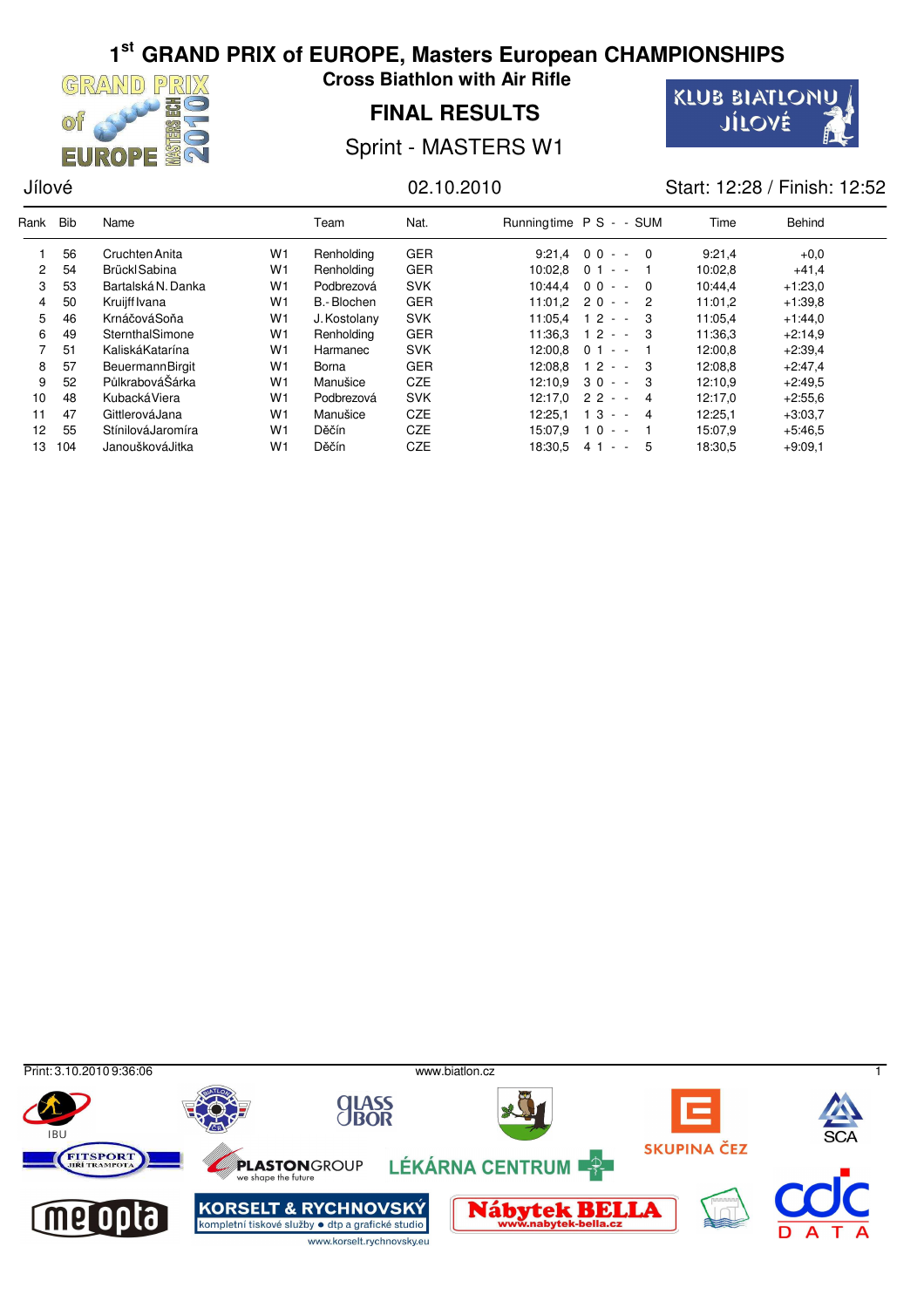

**Cross Biathlon with Air Rifle**

## **FINAL RESULTS**



Sprint - MASTERS W2

### Jílové 02.10.2010 Start: 12:25 / Finish: 12:41

| Rank | Bib | Name                    |                | Team               | Nat.       | Runningtime P S - - SUM |                          | Time    | Behind    |  |
|------|-----|-------------------------|----------------|--------------------|------------|-------------------------|--------------------------|---------|-----------|--|
|      | 44  | VápeníkováJana          | W2             | Chironax           | CZE        |                         | $9:45.3$ 10 - - 1        | 9.45.3  | $+0.0$    |  |
| 2    | 43  | FernekessMarion         | W <sub>2</sub> | Weisenheim         | <b>GER</b> |                         | $10:27.0 \quad 00 - - 0$ | 10:27.0 | $+41,7$   |  |
| 3    | 45  | KonůpkováOľga           | W2             | L. Hrádok          | <b>SVK</b> |                         | $12:17.9$ 04 - - 4       | 12:17.9 | $+2:32.6$ |  |
| 4    | 40  | HeitmánkováEva          | W2             | Jáchvmov           | CZE        |                         | $13:18.5$ 0 1 - - 1      | 13:18.5 | $+3:33.2$ |  |
| 5.   | 41  | <b>TutzauerWaltraud</b> | W2             | S. Altheim         | <b>GER</b> |                         | $13:25.6$ 0 1 - - 1      | 13:25.6 | $+3:40.3$ |  |
| 6.   | 42  | PeterhänselMarion       | W2             | <b>BadDürkheim</b> | <b>GER</b> |                         | $15:32.2$ 1 1 - - 2      | 15:32,2 | $+5.46.9$ |  |

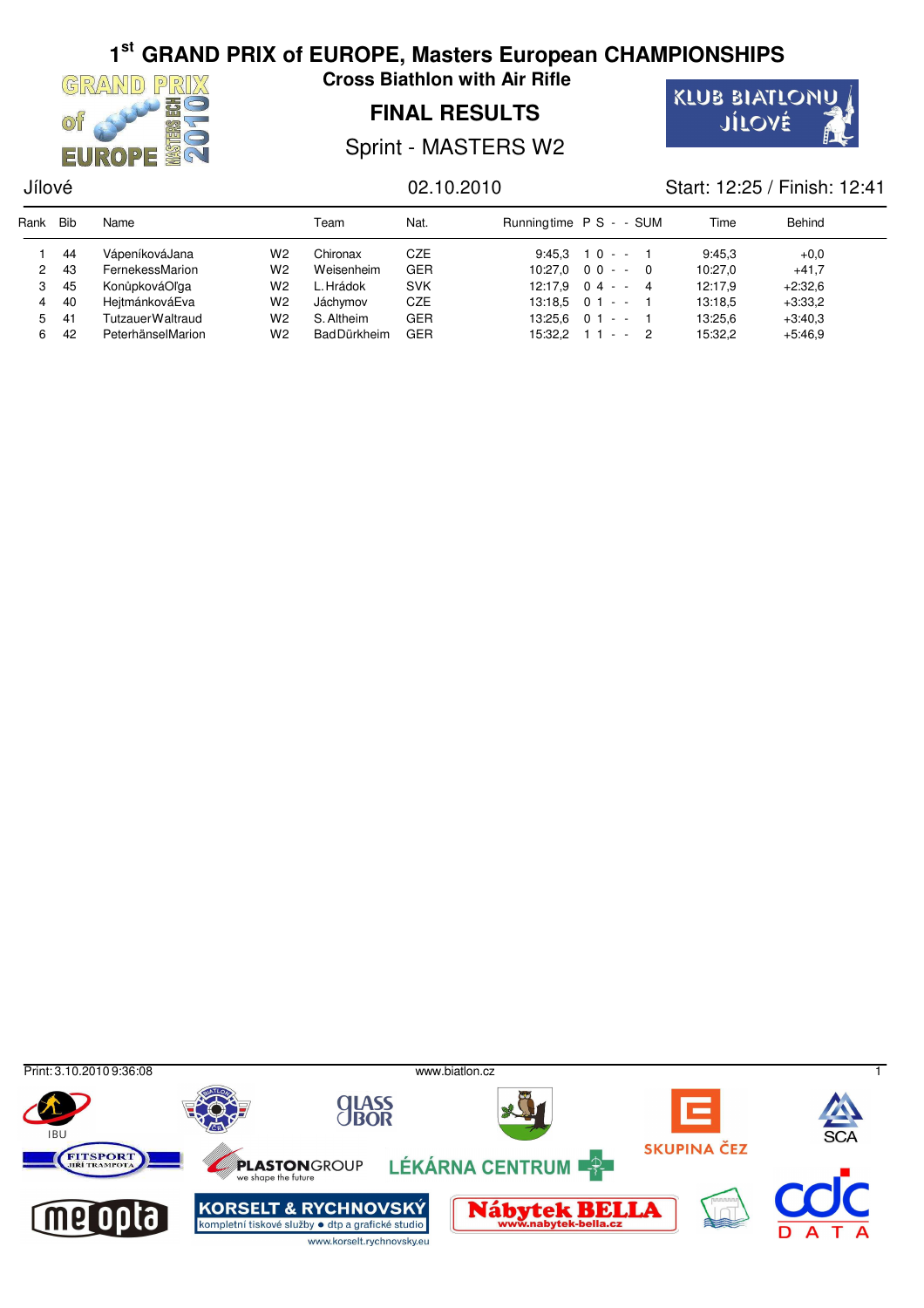

**Cross Biathlon with Air Rifle**

**FINAL RESULTS**

**KLUB BIATLONU** JÍLOVÉ

Sprint - YOUNG M

### Jílové 02.10.2010 Start: 12:12 / Finish: 12:26

| Rank           | <b>Bib</b> | Name                    |    | Team        | Nat.       | Runningtime P S - - SUM |                     | Time    | Behind    |  |
|----------------|------------|-------------------------|----|-------------|------------|-------------------------|---------------------|---------|-----------|--|
|                | 30         | <b>Haslinger Thomas</b> | YM | Renholding  | GER        | 8:39.3                  | $11 - 2$            | 8:39.3  | $+0.0$    |  |
| $\mathbf{2}$   | 26         | DokoupilRadek           | YM | Karviná     | <b>CZE</b> | 8:50.9                  | $10 - -$            | 8:50.9  | $+11.6$   |  |
| 3              | 25         | DachsbergerRainer       | YM | Renholding  | <b>GER</b> | 9:20.9                  | $12 - 3$            | 9:20.9  | $+41.6$   |  |
| $\overline{4}$ | 28         | Válka Jan               | YM | Jílové      | CZE        |                         | $9:44.9$ 0 2 - - 2  | 9:44.9  | $+1:05.6$ |  |
| 5              | 32         | LandsmannChristoph      | YM | Altbach. H. | <b>GER</b> | 10:03.1                 | $02 - 2$            | 10:03.1 | $+1:23.8$ |  |
| 6              | 27         | MelicharJan             | YM | Strakonice  | <b>CZE</b> |                         | $10:10.6$ 2 3 - - 5 | 10:10.6 | $+1.31.3$ |  |
|                | 31         | PohlreichDaniel         | YM | Jílové      | CZE        | 10:55.1                 | $24 - 6$            | 10:55.1 | $+2:15.8$ |  |
| 8              | 29         | Trpišovský Tomáš        | YM | Jílové      | CZE        | 11:02.7                 | $43 - -$            | 11:02.7 | $+2:23,4$ |  |

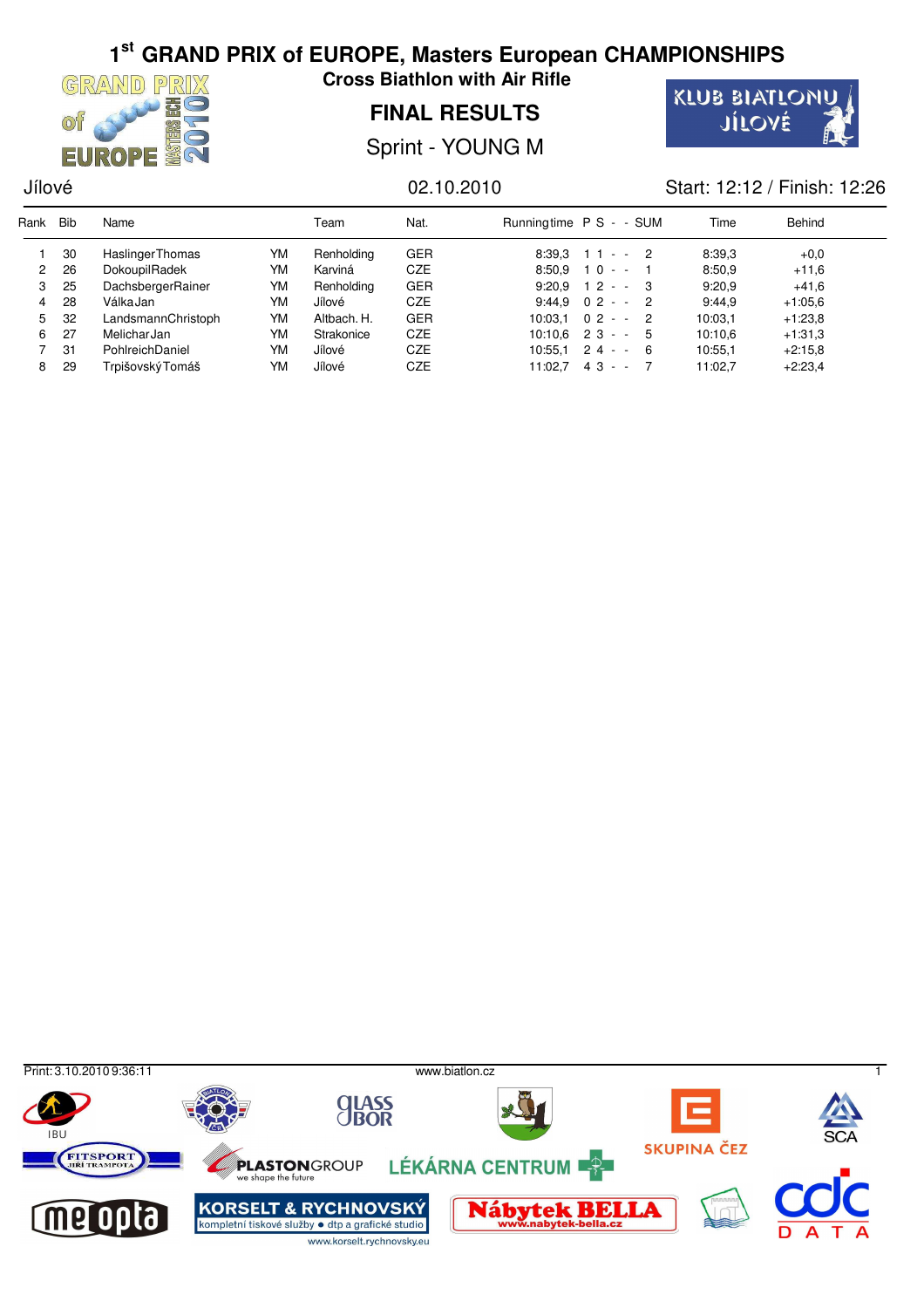

**Cross Biathlon with Air Rifle**

## **FINAL RESULTS**

Sprint - YOUNG W



### Jílové 02.10.2010 Start: 12:10 / Finish: 12:23

| Rank | Bib         | Name              |    | Team       | Nat.       | Runningtime P S - - SUM | Time    | Behind    |  |
|------|-------------|-------------------|----|------------|------------|-------------------------|---------|-----------|--|
|      | 22          | JeníčkováKateřina | YW | Strakonice | CZE        | $9:45.1$ 12 - - 3       | 9.45.1  | $+0.0$    |  |
|      | 20          | SiglMichaela      | YW | Renholding | <b>GER</b> | $10:14.4$ 0 0 - - 0     | 10:14.4 | $+29.3$   |  |
|      | -24         | HaslingerKristina | YW | Renholding | <b>GER</b> | $11:16.4$ 2 0 - - 2     | 11:16.4 | $+1.31.3$ |  |
| 4    | 23          | MartanováSimona   | YW | Strakonice | CZE        | $12:04.4$ 2 0 - - 2     | 12:04.4 | $+2:19.3$ |  |
|      | $5\quad 21$ | KučerováKateřina  | YW | Strakonice | CZE        | $12:52.8$ $32 - 5$      | 12:52.8 | $+3:07.7$ |  |

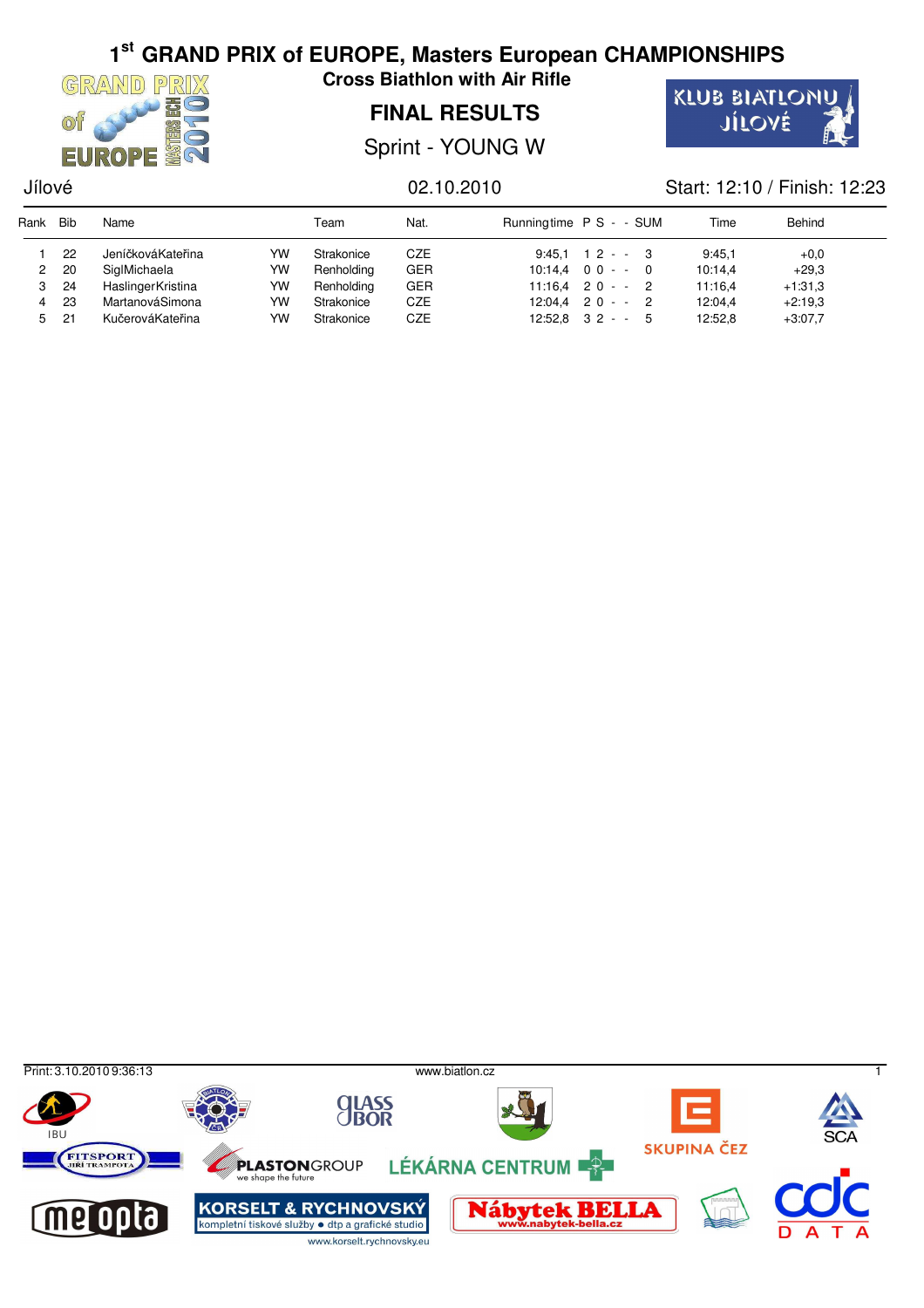GRAND PRIX



3.10.2010 Jílové Mass Start

# **FINAL RESULTS – COMPETITION DATA SUMMARY**

| Start:           | 10:00   | Statistics: | Number of Entries: 102 |    |
|------------------|---------|-------------|------------------------|----|
| Finish:          | 12:28   |             | Did not start:         |    |
|                  |         |             | Did not finish:        |    |
| Air Temperature: | $13^0C$ |             | Disqualified:          |    |
| Weather:         | cloudy  |             | Ranked:                | 96 |

### Jury decision: **Results were confirmed.**

Jury: Luboš Přibyl Technical Delegate Frank Antschütz GER Marian Kazar SVK Dušan Stínil Jan Žák CZE

…………………………… Technical Delegate

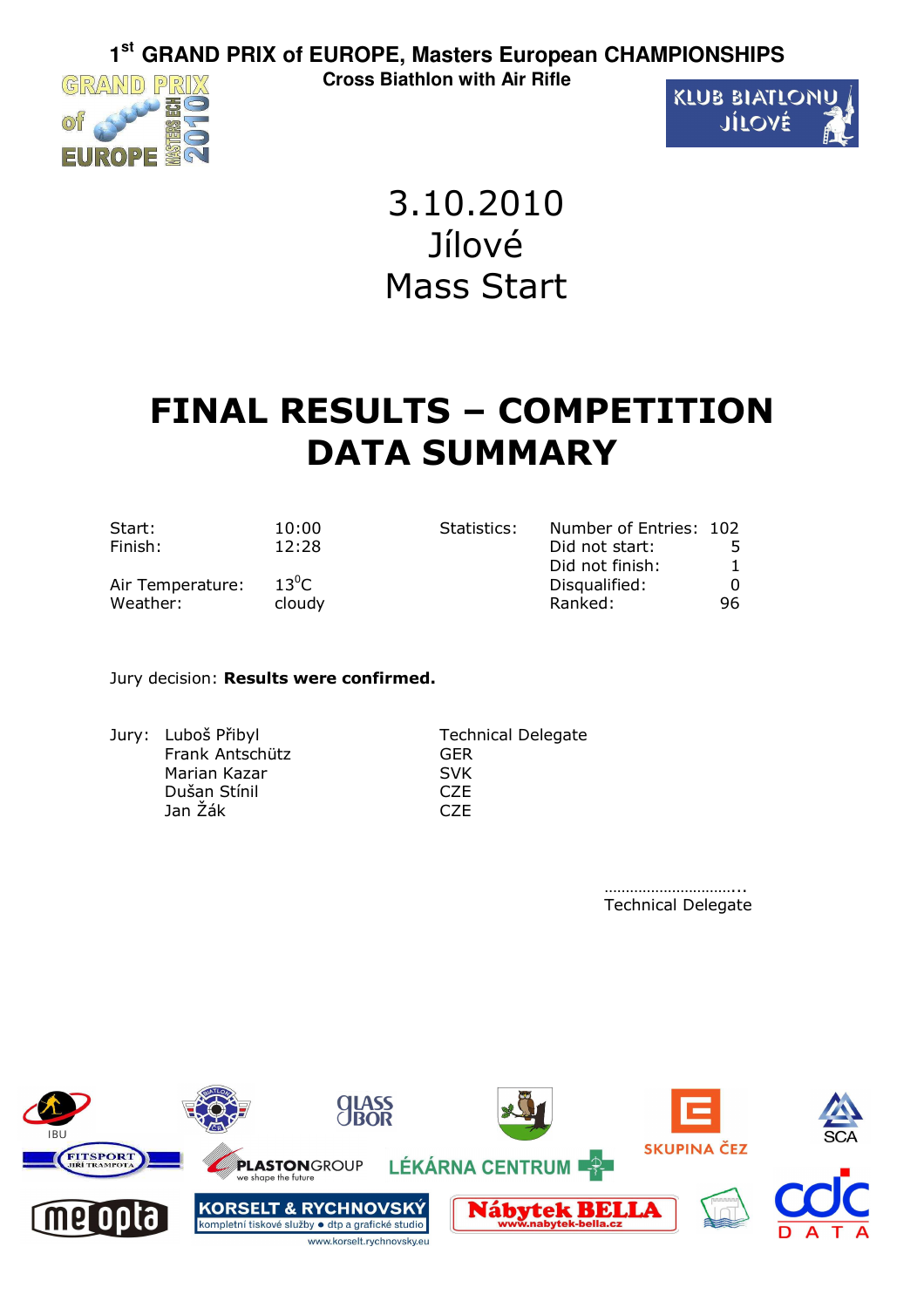

**Cross Biathlon with Air Rifle**

## **FINAL RESULTS**

Mass Start - MEN



### Jílové 03.10.2010 Start: 10:35 / Finish: 10:59

| Rank       | <b>Bib</b> | Name                                |   | Team                | Nat.       | Runningtime P P S S SUM |                   | Time    | Behind    |
|------------|------------|-------------------------------------|---|---------------------|------------|-------------------------|-------------------|---------|-----------|
|            | 41         | <b>BöttnerMax</b>                   | М | Frankenhain         | <b>GER</b> | 19:26.1                 | 00000             | 19:26.1 | $+0.0$    |
|            | 42         | Böttner Paul                        | М | Frankenhain         | <b>GER</b> | 19:26.1                 | 10012             | 19:26.1 | $+0.0$    |
| 3          | 43         | <b>Bantle Robin</b>                 | М | Weiden              | <b>GER</b> |                         | 20:31.8 2 0 0 1 3 | 20:31,8 | $+1:05.7$ |
| 4          | 46         | KowalzigBjörn                       | М | <b>Berliner SBV</b> | <b>GER</b> | 21:23.6                 | 00303             | 21:23.6 | $+1.57,5$ |
| 5          | 45         | DannerKai                           | М | <b>Boll</b>         | <b>GER</b> |                         | 23:49.8 0 4 1 0 5 | 23:49.8 | $+4:23.7$ |
|            |            | Diskvalifikován, vzdal, nestartoval |   |                     |            |                         |                   |         |           |
| <b>DNS</b> | 44         | KoubekJiří                          | М | Kapslovna           | CZE        | Nestartoval             |                   |         |           |

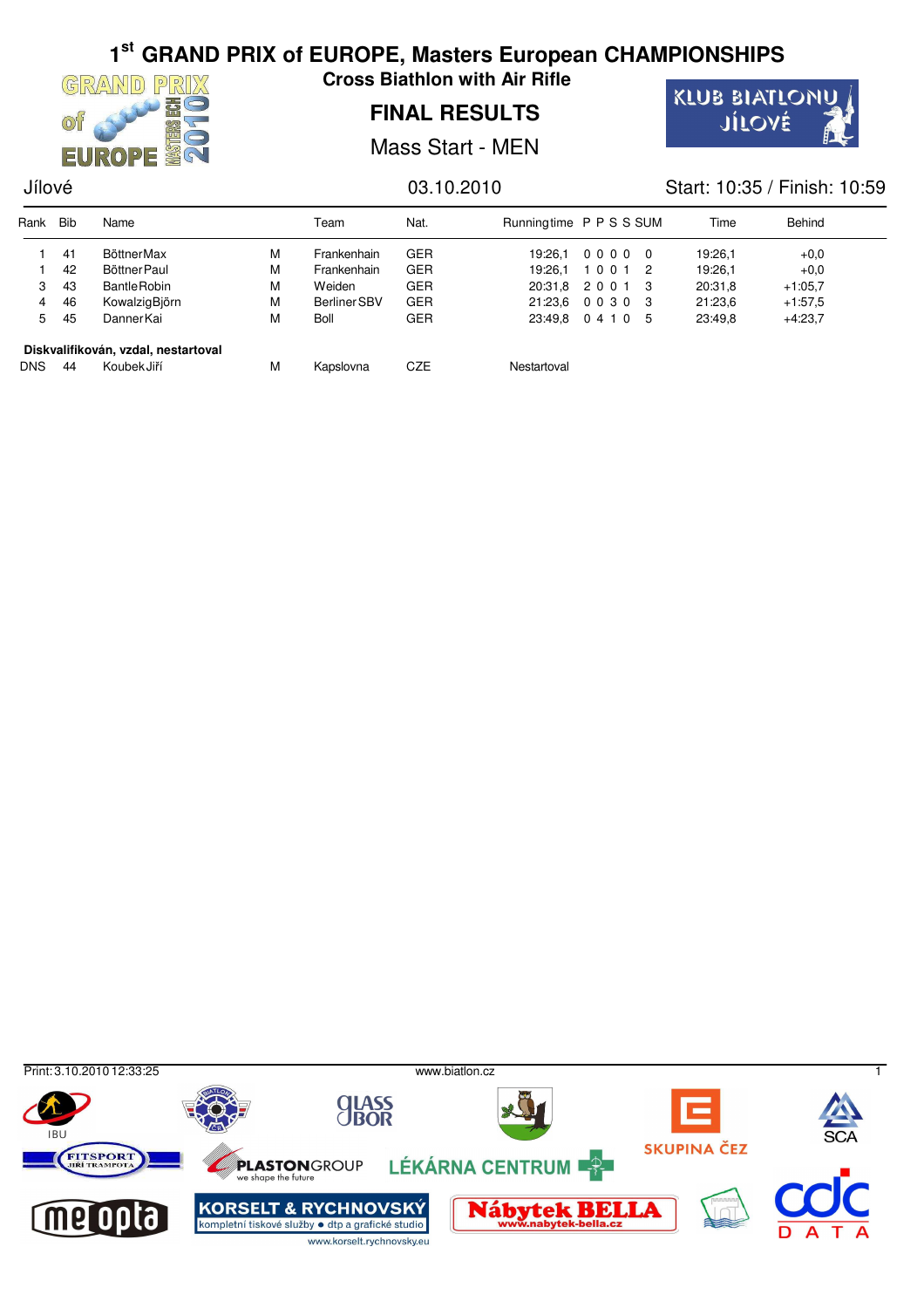

**Cross Biathlon with Air Rifle**

## **FINAL RESULTS**



Mass Start - MASTERS M1

Jílové 03.10.2010 Start: 12:00 / Finish: 12:28

| Rank         | <b>Bib</b> | Name                  |    | Team         | Nat.       | Runningtime P P S S SUM |           |     | Time    | Behind     |  |
|--------------|------------|-----------------------|----|--------------|------------|-------------------------|-----------|-----|---------|------------|--|
|              | 141        | ValekMarian           | M1 | Kapslovna    | <b>CZE</b> | 16:11.4                 | 0100      |     | 16:11.4 | $+0.0$     |  |
| $\mathbf{2}$ | 152        | Weber Ervwin          | M1 | Renholding   | <b>GER</b> | 16:38.5                 | 0010      |     | 16:38.5 | $+27.1$    |  |
| 3            | 147        | Stínil Dušan          | M1 | Děčín        | <b>CZE</b> | 17:53.4                 | 0 1 0 0   |     | 17:53,4 | $+1.42.0$  |  |
| 4            | 146        | Caneckýlvan           | M1 | Čadca        | <b>SVK</b> | 18:02.7                 | 0011      | 2   | 18:02,7 | $+1.51.3$  |  |
| 5.           | 144        | Koschel Walter        | M1 | Renholding   | GER        | 18:27,0                 | 0 3 2 1   | 6   | 18:27,0 | $+2:15.6$  |  |
| 6            | 143        | VranaVladimír         | M1 | Čadca        | <b>SVK</b> | 18:38.2                 | 1 1 0 4   | - 6 | 18:38,2 | $+2.26.8$  |  |
|              | 150        | NovotnýMilan          | M1 | Jílové       | <b>CZE</b> | 18:41.5                 | 0 1 1 0 2 |     | 18:41,5 | $+2:30,1$  |  |
| 8            | 148        | KreidlerBernd         | M1 | S. Altheim   | <b>GER</b> | 18:43.4                 | 2 0 1 0   | - 3 | 18:43,4 | $+2.32.0$  |  |
| 9            | 142        | <b>Bauer Thomas</b>   | M1 | Renholding   | <b>GER</b> | 18:55.2                 | 2 0 3 1   | -6  | 18:55,2 | $+2:43.8$  |  |
| 10           | 151        | Tippmann Jens         | M1 | Berliner SBV | <b>GER</b> | 19:55.4                 | 2 1 0 1   | 4   | 19:55,4 | $+3.44.0$  |  |
| 11           | 153        | <b>BernhardtKlaus</b> | M1 | Nünchritz    | <b>GER</b> | 20:20.2                 | 2010      | - 3 | 20:20,2 | $+4.08.8$  |  |
| 12           | 149        | Murdzik Ján           | M1 | Medzilaborce | <b>SVK</b> | 21:49.3                 | 2 3 2 2   | -9  | 21:49.3 | $+5:37.9$  |  |
| 13           | 145        | <b>KässPavel</b>      | M1 | Kapslovna    | <b>CZE</b> | 21:58.3                 | 1 1 2 3   |     | 21:58.3 | $+5:46.9$  |  |
| 14           | 154        | StejskalPavel         | M1 | Strakonice   | <b>CZE</b> | 23:32.9                 | 2 0 2 1   | 5   | 23:32,9 | $+7:21.5$  |  |
| 15           | 155        | Jeníček Jiří          | M1 | Strakonice   | <b>CZE</b> | 28.18.5                 | 3312      | -9  | 28:18.5 | $+12:07.1$ |  |

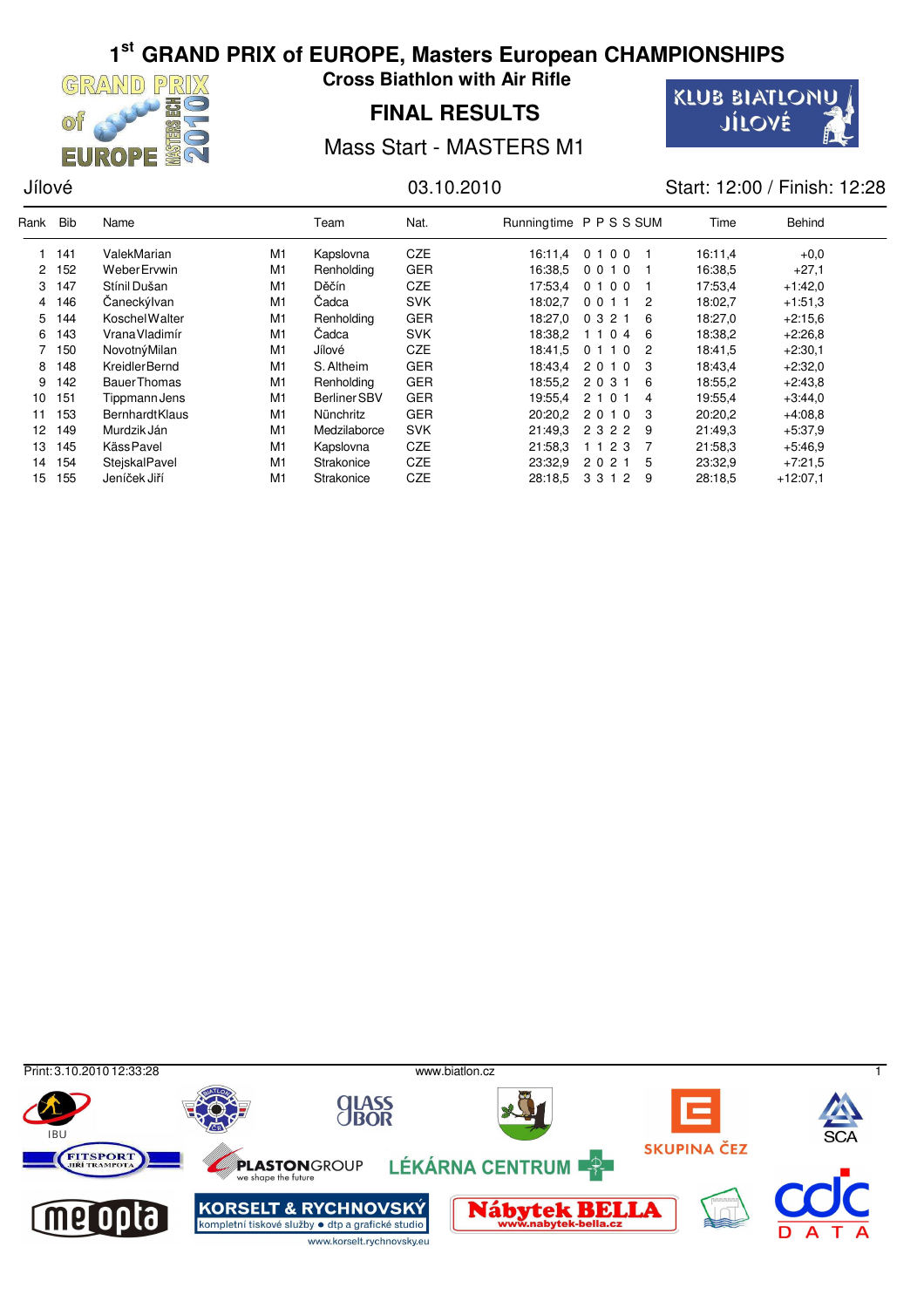

**Cross Biathlon with Air Rifle**

## **FINAL RESULTS**



Mass Start - MASTERS M2

Jílové 03.10.2010 Start: 11:20 / Finish: 11:56

| Rank            | <b>Bib</b> | Name                  |                | Team              | Nat.       |         | Runningtime P P S S SUM | Time    | Behind     |  |
|-----------------|------------|-----------------------|----------------|-------------------|------------|---------|-------------------------|---------|------------|--|
|                 | 101        | HudečekKarol          | M2             | Levice            | <b>SVK</b> |         | $18:29.2$ 2000 2        | 18:29,2 | $+0.0$     |  |
|                 | 2 102      | Enz Eberhard          | M <sub>2</sub> | Hirschlanden      | <b>GER</b> | 20:42.0 | 1040 5                  | 20:42.0 | $+2:12.8$  |  |
| 3               | 108        | KucharovičVladimír    | M <sub>2</sub> | J. Kostolany      | <b>SVK</b> | 21:50.6 | 012<br>$\overline{4}$   | 21:50.6 | $+3:21,4$  |  |
|                 | 4 103      | LangenbahnRichard     | M2             | Hofeld            | <b>GER</b> | 22:04.5 | 1 2 1 3 7               | 22:04.5 | $+3.35.3$  |  |
| 5.              | 109        | MerhautZdeněk         | M2             | Děčín             | <b>CZE</b> | 22:46.7 | 1 0 2 3 6               | 22:46.7 | $+4.17.5$  |  |
| 6               | 105        | CagáňRastislav        | M2             | Lúčnica           | <b>SVK</b> | 22:50.2 | 14038                   | 22:50.2 | $+4:21.0$  |  |
|                 | 7 104      | Schmidt Ronald        | M <sub>2</sub> | Berliner SBV      | <b>GER</b> | 23:40.1 | 2411<br>- 8             | 23:40.1 | $+5:10.9$  |  |
| 8               | 107        | KazarMarian           | M2             | Podbrezová        | <b>SVK</b> | 23:56.3 | 2 1 1 0 4               | 23:56.3 | $+5:27.1$  |  |
| 9               | 106        | <b>HoferDieter</b>    | M2             | <b>Boll</b>       | <b>GER</b> | 24:19.3 | 1 1 0 2 4               | 24:19.3 | $+5.50,1$  |  |
| 10 <sup>1</sup> | 110        | Janů Jiří             | M2             | Děčín             | <b>CZE</b> | 31:23.1 | 2 3 4 3 12              | 31:23.1 | $+12:53.9$ |  |
| 11              | 111        | Landsmann Kurt        | M2             | Altbach. H.       | <b>GER</b> | 33:16.5 | 3022 7                  | 33:16.5 | $+14.47.3$ |  |
| 12              | 112        | <b>KrepsFrantišek</b> | M2             | <b>Bratislava</b> | <b>SVK</b> | 36:23.6 | 5 4 4 2 15              | 36:23.6 | $+17.54.4$ |  |

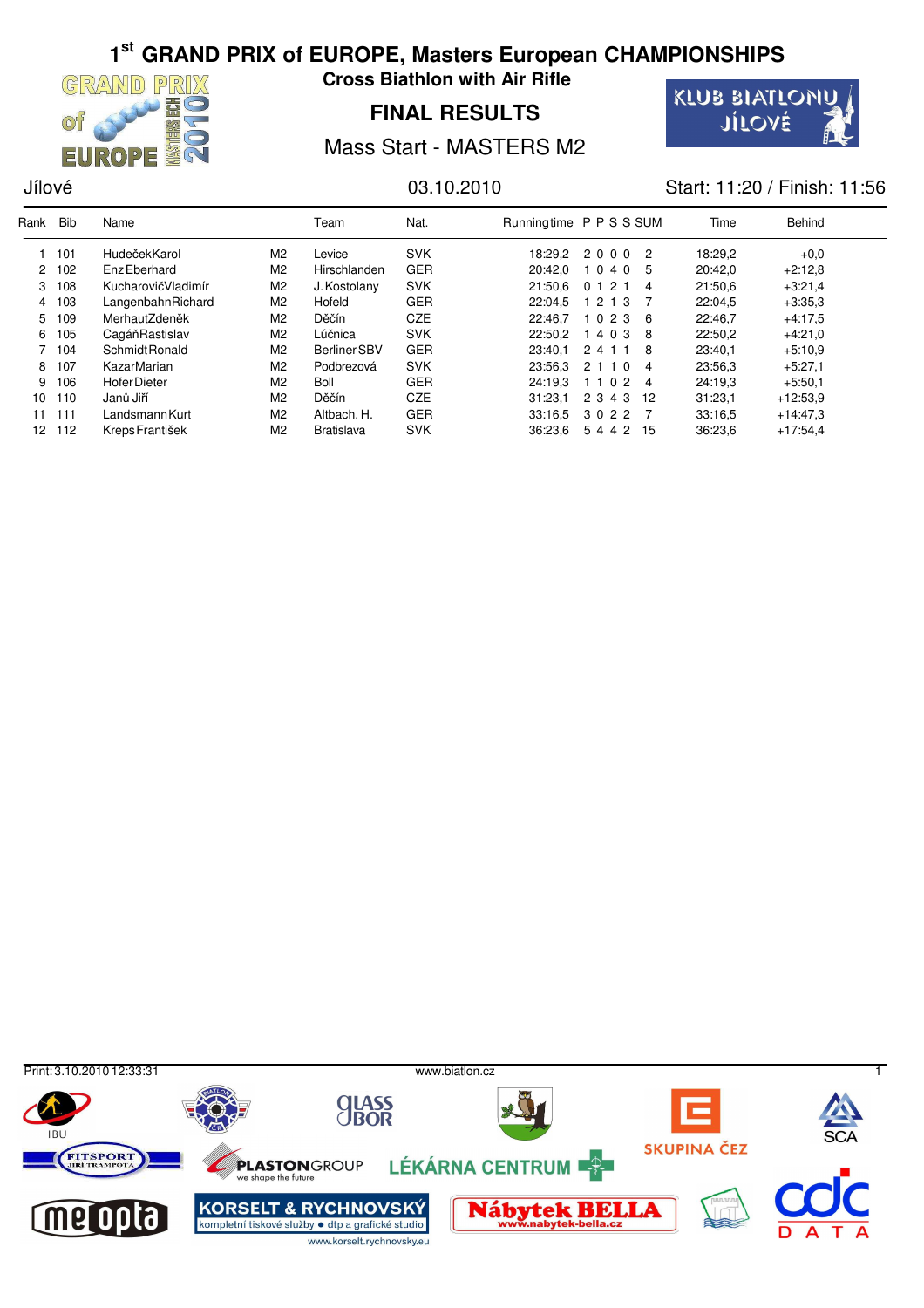

**Cross Biathlon with Air Rifle**

**FINAL RESULTS**



Mass Start - MASTERS M3

## Jílové 03.10.2010 Start: 11:00 / Finish: 11:28

| Rank         | <b>Bib</b> | Name                  |                | Team              | Nat.       | Runningtime P P S - SUM |                   |                | Time    | <b>Behind</b> |  |
|--------------|------------|-----------------------|----------------|-------------------|------------|-------------------------|-------------------|----------------|---------|---------------|--|
|              | 72         | Wawrzyczek Josef      | MЗ             | Karviná           | <b>CZE</b> |                         | $13:34.8$ 0 0 1 - |                | 13:34,8 | $+0.0$        |  |
| $\mathbf{2}$ | 71         | Anschütz Frank        | M <sub>3</sub> | Sq zu Brand       | <b>GER</b> |                         | $13:55.2$ 0 0 2 - | $\overline{2}$ | 13:55,2 | $+20.4$       |  |
| 3            | 73         | PlánkaVoitěch         | M <sub>3</sub> | <b>Bobrky</b>     | <b>CZE</b> |                         | $15:18.3$ 0 0 2 - | - 2            | 15:18.3 | $+1:43.5$     |  |
| 4            | 75         | TronjeckMatthias      | M <sub>3</sub> | Berliner SBV      | <b>GER</b> |                         | $15:20.5$ 2 0 0 - | $\overline{2}$ | 15:20.5 | $+1:45,7$     |  |
| 5.           | 78         | GeierHerbert          | M <sub>3</sub> | G. Frauenau       | <b>GER</b> | 16:05.0 0 1 5           | $\sim$            | - 6            | 16:05.0 | $+2:30,2$     |  |
| 6            | 76         | GlöcknerReinhard      | M <sub>3</sub> | Zerbst            | <b>GER</b> | 16:51.5                 | 013<br>$\sim$     | $\overline{4}$ | 16:51.5 | $+3:16,7$     |  |
|              | 74         | Dreher Emil           | M <sub>3</sub> | <b>Boll</b>       | <b>GER</b> | 18:13.9                 | $111 -$           | - 3            | 18:13.9 | $+4:39,1$     |  |
| 8            | 77         | FrgelecJozef          | M <sub>3</sub> | Podbrezová        | <b>SVK</b> |                         | $19:03.2$ 5 3 0 - | - 8            | 19:03.2 | $+5.28.4$     |  |
| 9            | 80         | <b>Schmidt Alfons</b> | M <sub>3</sub> | Frohsinn G.       | <b>GER</b> | 20:02.1                 | $321 -$           | - 6            | 20:02.1 | $+6:27.3$     |  |
| 10           | 79         | Vaník Peter           | M <sub>3</sub> | Harmanec          | <b>SVK</b> |                         | $21:40.2$ 3 0 4 - |                | 21:40.2 | $+8.05,4$     |  |
| 11           | 81         | Bučič Karol           | M <sub>3</sub> | <b>Bratislava</b> | <b>SVK</b> | 28:41.3                 | 534 -             | -12            | 28:41,3 | $+15.06.5$    |  |

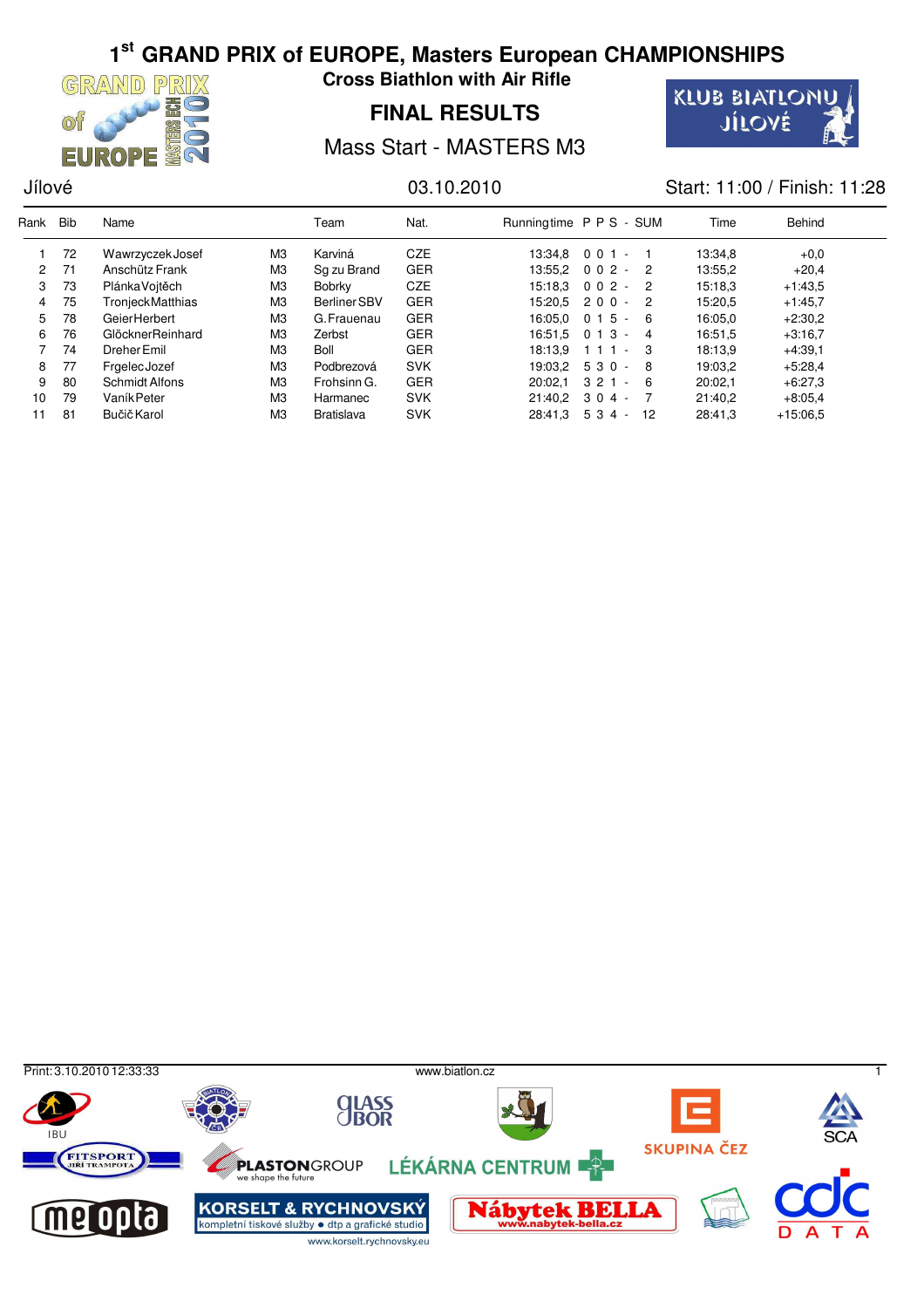

**Cross Biathlon with Air Rifle**

## **FINAL RESULTS**



Mass Start - MASTERS M4

## Jílové 03.10.2010 Start: 11:00 / Finish: 11:34

| Rank | <b>Bib</b> | Name                 |    | Team              | Nat.       | Runningtime P P S - SUM |                     | Time    | Behind     |
|------|------------|----------------------|----|-------------------|------------|-------------------------|---------------------|---------|------------|
|      | 91         | BabkaJozef           | M4 | Podbrezová        | <b>SVK</b> |                         | $25:12.4$ 1 0 2 - 3 | 25:12.4 | $+0.0$     |
|      | 92         | HederaŠtefan         | M4 | <b>Bratislava</b> | <b>SVK</b> |                         | 28:41.3 3 4 4 - 11  | 28:41.3 | $+3:28.9$  |
|      | -93        | <b>Hrebíček Ivan</b> | M4 | <b>Bratislava</b> | <b>SVK</b> |                         | 34:12.6 534 - 12    | 36:12.6 | $+11:00.2$ |

### **Note**

st.č.93 přirážka 2 min. - neodběhnuté 1 TK (penalty 2 min - missing penalty loop)

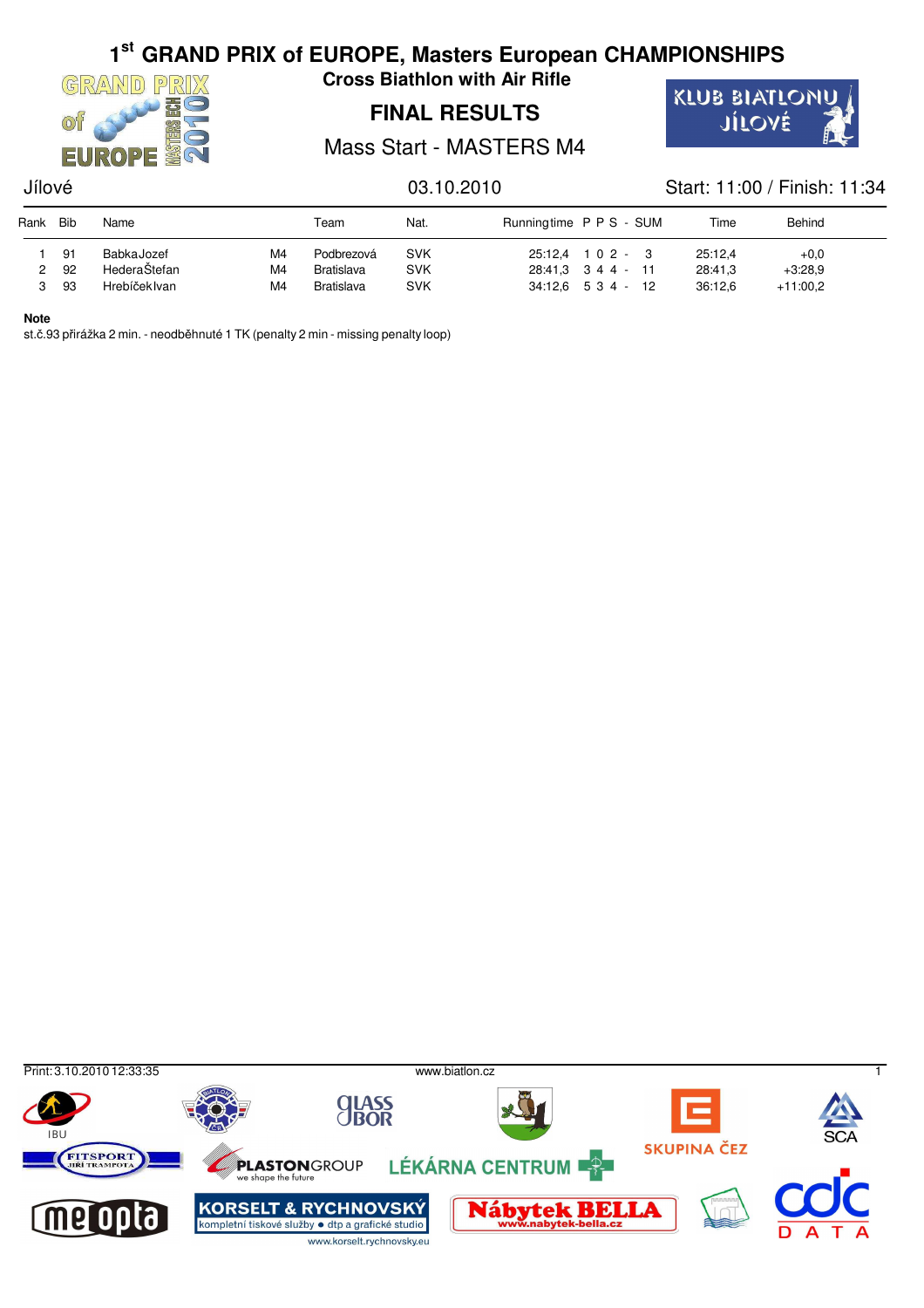

**Cross Biathlon with Air Rifle**

**FINAL RESULTS**



Mass Start - PUPILS M

## Jílové 03.10.2010 Start: 10:00 / Finish: 10:14

| Rank         | <b>Bib</b> | Name                    |           | Team        | Nat.       | Runningtime P P - - SUM |                     |                | Time    | Behind    |
|--------------|------------|-------------------------|-----------|-------------|------------|-------------------------|---------------------|----------------|---------|-----------|
|              | 2          | <b>BrezinaMarek</b>     | <b>PM</b> | Podbrezová  | <b>SVK</b> |                         | $8:41.0$ 11 - 2     |                | 8:41.0  | $+0.0$    |
| $\mathbf{2}$ | 3          | SalamonLudvík           | PM        | Karviná     | CZE        |                         | $9:07.3$ 0 0 - -    | $\overline{0}$ | 9:07.3  | $+26.3$   |
| 3            |            | <b>SyskaSandro</b>      | PM        | Sq zu Brand | <b>GER</b> | 9:19.0                  | $12 - 3$            |                | 9:19.0  | $+38.0$   |
| 4            | 5          | <b>HaslingerAndreas</b> | PM        | Renholding  | <b>GER</b> |                         | $10:03.5$ 2 0 - - 2 |                | 10:03.5 | $+1:22.5$ |
| 5.           | 4          | <b>SlanecVladimír</b>   | <b>PM</b> | Strakonice  | <b>CZE</b> | 11:58.5                 | $14 - 5$            |                | 11:58,5 | $+3.17.5$ |
| 6            | 9          | BernhardtJan            | <b>PM</b> | Nünchritz   | <b>GER</b> |                         | $12:32.2$ 2 2 - - 4 |                | 12:32,2 | $+3.51,2$ |
|              | 6          | SlanecJan               | <b>PM</b> | Strakonice  | <b>CZE</b> |                         | $13:07.9$ 34 - -    |                | 13:07,9 | $+4:26.9$ |
| 8            | 10         | TrpišovskýZdeněk        | <b>PM</b> | Jílové      | <b>CZE</b> | 13:21.7                 | $- - 2$<br>11       |                | 13:21,7 | $+4.40,7$ |
| 9            | 8          | VašákMilan              | <b>PM</b> | Manušice    | <b>CZE</b> | 14:58.7                 | $44 - 8$            |                | 14:58,7 | $+6:17.7$ |
| 10           |            | <b>BernhardtSven</b>    | PM        | Nünchritz   | <b>GER</b> | 14:01.3                 | $34 - -$            |                | 15:01.3 | $+6:20.3$ |

**Note**

st.č.7 přirážka 1 min. - neodběhnuté 1 TK (penalty 1 min - missing penalty loop)

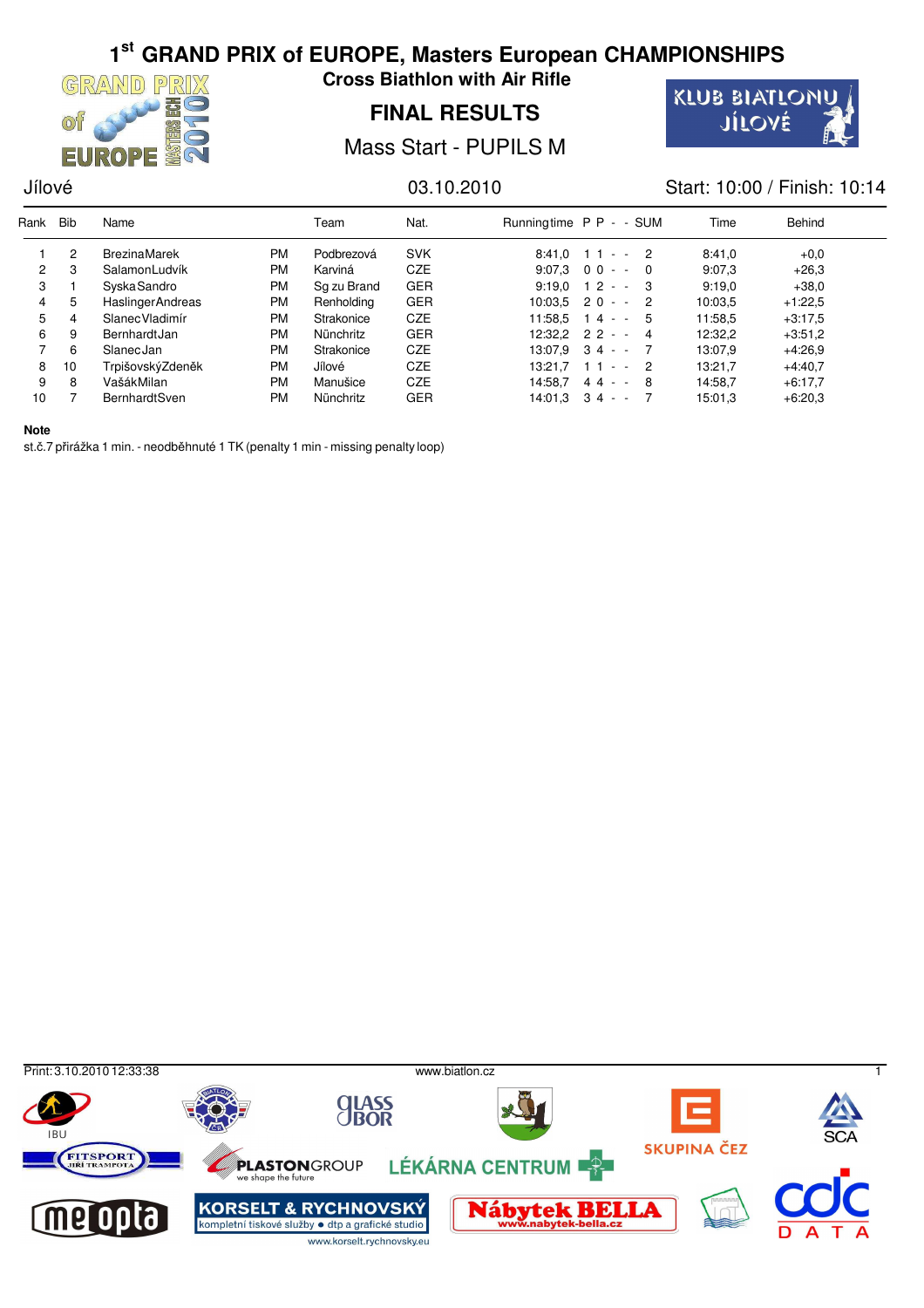

**Cross Biathlon with Air Rifle**

**FINAL RESULTS**



Mass Start - PUPILS W

## Jílové 03.10.2010 Start: 10:10 / Finish: 10:23

| Rank                 | <b>Bib</b> | Name                |           | Team       | Nat.       |         | Runningtime P P - - SUM | Time    | Behind    |
|----------------------|------------|---------------------|-----------|------------|------------|---------|-------------------------|---------|-----------|
|                      | 11         | ChovanováLauraMária | <b>PW</b> | L. Hrádok  | <b>SVK</b> | 9:26.8  | $00 - 0$                | 9:26.8  | $+0.0$    |
| $\mathbf{2}^{\circ}$ | 19         | MajcherováNikol     | <b>PW</b> | Manušice   | <b>CZE</b> |         | $9:51.8$ 0 0 - - 0      | 9:51.8  | $+25.0$   |
| 3                    | 12         | VaňkováEva          | <b>PW</b> | Jílové     | CZE        | 10:39.4 | $13 - 4$                | 10:39,4 | $+1:12.6$ |
| 4                    | 20         | Trpišovská Anna     | PW        | Jílové     | <b>CZE</b> | 10:44.1 | $01 - -$                | 10:44.1 | $+1:17.3$ |
| 5.                   | 16         | HaberederAnna-Lena  | PW        | Renholding | <b>GER</b> | 11:17.5 | $11 - 2$                | 11:17.5 | $+1:50.7$ |
| 6.                   | 13         | VondrysováKrystýna  | PW        | Strakonice | <b>CZE</b> |         | $11:34.4$ 2 2 - - 4     | 11:34,4 | $+2:07.6$ |
|                      | 15         | BreichováJana       | PW        | Strakonice | <b>CZE</b> | 11:56.9 | $31 -$<br>$-4$          | 11:56,9 | $+2:30,1$ |
| 8                    | 14         | SternthalCelina     | PW        | Renholding | <b>GER</b> | 12:08.0 | $13 - 4$                | 12:08.0 | $+2:41,2$ |
| 9                    | 17         | HenzlováTereza      | PW        | Jílové     | CZE        | 12:56.6 | $10 - -$                | 12:56.6 | $+3:29.8$ |
| 10                   | 18         | StínilováAnna       | <b>PW</b> | Děčín      | CZE        | 13:29.0 | 22<br>4<br>$\sim$       | 13:29,0 | $+4:02.2$ |

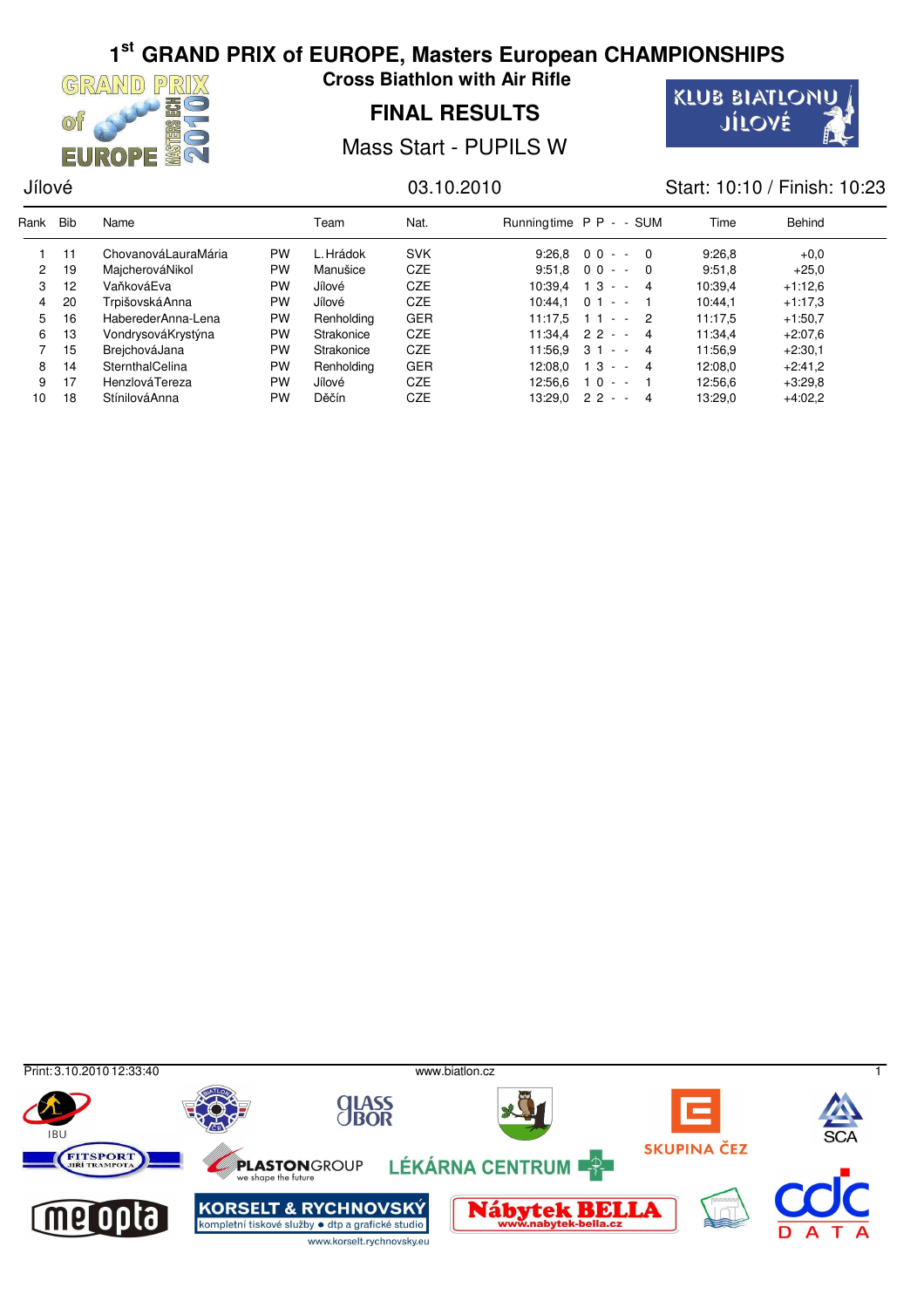

**Cross Biathlon with Air Rifle**

## **FINAL RESULTS**

KLUB BIATLONU JÍLOVÉ

Mass Start - WOMEN

## Jílové 03.10.2010 Start: 10:35 / Finish: 11:05

| Rank | Bib | Name            |   | Team         | Nat.       | Runningtime PPSSSUM | Time    | Behind    |  |
|------|-----|-----------------|---|--------------|------------|---------------------|---------|-----------|--|
|      | 51  | Deiss Sonja     | W | Berliner SBV | <b>GER</b> | 20:44,0 2 1 1 0 4   | 20:44.0 | $+0.0$    |  |
|      | -52 | Arnold Diane    | w | Boll         | <b>GER</b> | 22:14.7 0 1 0 1 2   | 22:14.7 | $+1:30.7$ |  |
|      | 53  | SamcováMichaela | W | Strakonice   | CZE        | 30:26.8 2 1 1 2 6   | 30:26.8 | $+9.42.8$ |  |

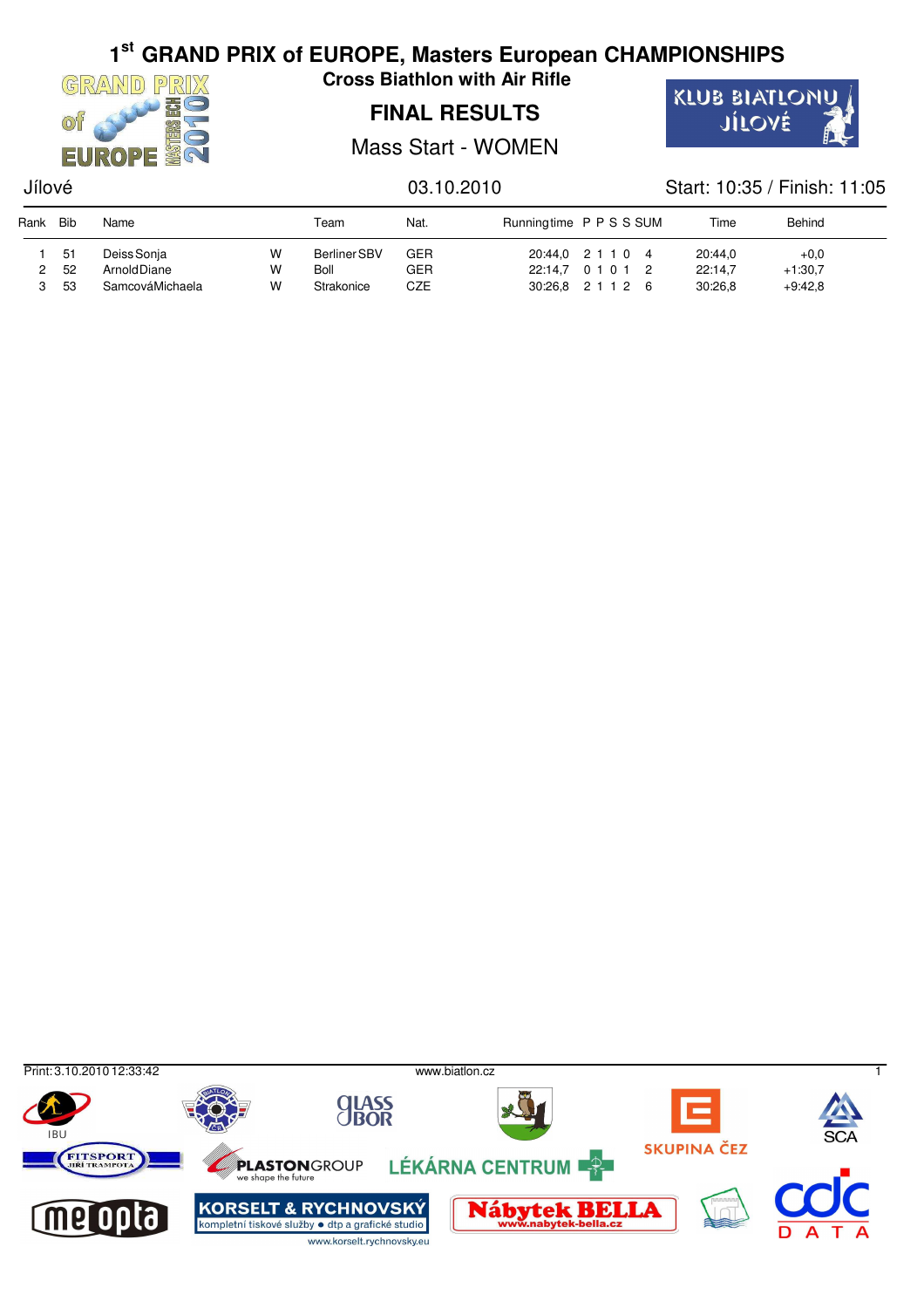

**Cross Biathlon with Air Rifle**

## **FINAL RESULTS**



Mass Start - MASTERS W1

Jílové 03.10.2010 Start: 11:40 / Finish: 12:00

| Rank         | <b>Bib</b> | Name                                |                | Team         | Nat.       | Runningtime P P S - SUM |         |               | Time    | <b>Behind</b> |  |
|--------------|------------|-------------------------------------|----------------|--------------|------------|-------------------------|---------|---------------|---------|---------------|--|
|              | 121        | Cruchten Anita                      | W1             | Renholding   | <b>GER</b> | 14:50.2                 | 1 1 0   | - 2<br>$\sim$ | 14:50,2 | $+0.0$        |  |
| $\mathbf{2}$ | 125        | KrnáčováSoňa                        | W <sub>1</sub> | J. Kostolany | <b>SVK</b> | 15:00.4                 | $100 -$ |               | 15:00.4 | $+10,2$       |  |
| 3            | 122        | Brückl Sabina                       | W <sub>1</sub> | Renholding   | <b>GER</b> | 16:02.8                 | 003     | - 3<br>$\sim$ | 16:02.8 | $+1:12.6$     |  |
| 4            | 128        | <b>BeuermannBirgit</b>              | W <sub>1</sub> | Borna        | <b>GER</b> | 17:10.6                 | $001 -$ |               | 17:10.6 | $+2:20,4$     |  |
| 5.           | 123        | Bartalská N. Danka                  | W1             | Podbrezová   | <b>SVK</b> | 17:52.8                 | $012 -$ | - 3           | 17:52,8 | $+3:02.6$     |  |
| 6            | 126        | SternthalSimone                     | W1             | Renholding   | <b>GER</b> | 18:22.0                 | $401 -$ | 5             | 18:22,0 | $+3.31.8$     |  |
|              | 129        | PůlkrabováŠárka                     | W <sub>1</sub> | Manušice     | <b>CZE</b> | 18:28.8                 | 1 1 2   | -4<br>$\sim$  | 18:28.8 | $+3.38.6$     |  |
| 8            | 127        | KaliskáKatarína                     | W <sub>1</sub> | Harmanec     | <b>SVK</b> | 18:52.9                 | $201 -$ | 3             | 18:52.9 | $+4:02.7$     |  |
| 9            | 130        | KubackáViera                        | W <sub>1</sub> | Podbrezová   | <b>SVK</b> | 19:02.9                 | 2 1 2   | - 5<br>$\sim$ | 19:02.9 | $+4:12,7$     |  |
| 10           | 124        | Kruijff Ivana                       | W1             | B.-Blochen   | <b>GER</b> | 20:23.0                 | 451     | 10<br>$\sim$  | 20:23,0 | $+5.32.8$     |  |
|              |            | Diskvalifikován, vzdal, nestartoval |                |              |            |                         |         |               |         |               |  |
| <b>DNS</b>   | 131        | GittlerováJana                      | W <sub>1</sub> | Manušice     | <b>CZE</b> | Nestartovala            |         |               |         |               |  |
| <b>DNS</b>   | 132        | StínilováJaromíra                   | W <sub>1</sub> | Děčín        | <b>CZE</b> | Nestartovala            |         |               |         |               |  |
| <b>DNS</b>   | 133        | JanouškováJitka                     | W <sub>1</sub> | Děčín        | <b>CZE</b> | Nestartovala            |         |               |         |               |  |

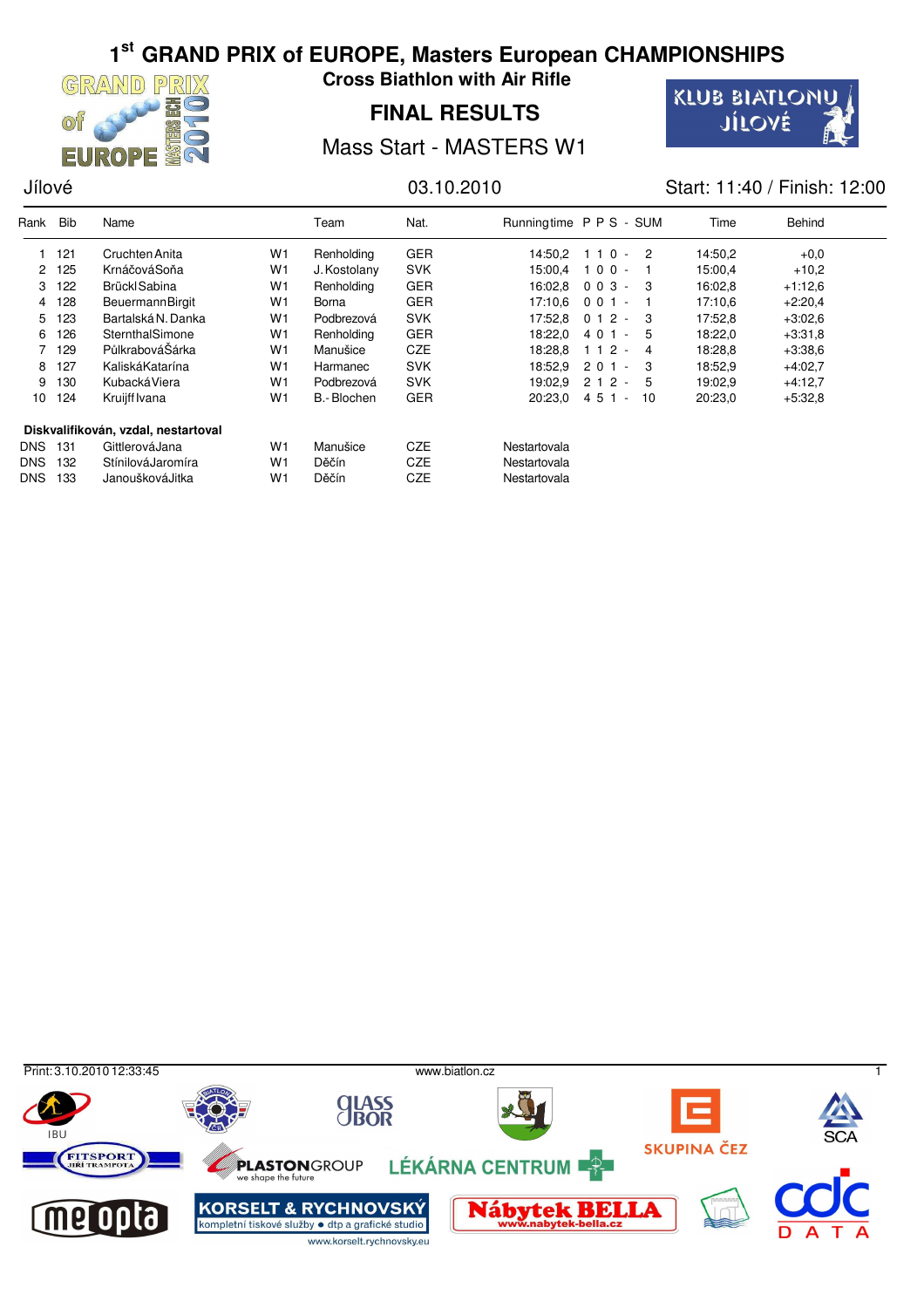

**Cross Biathlon with Air Rifle**

## **FINAL RESULTS**



Mass Start - MASTERS W2

## Jílové 03.10.2010 Start: 10:35 / Finish: 10:58

| Rank | Bib | Name              |                | Team               | Nat.       | Runningtime P P S - SUM |                     | Time    | Behind    |  |
|------|-----|-------------------|----------------|--------------------|------------|-------------------------|---------------------|---------|-----------|--|
|      | 61  | VápeníkováJana    | W2             | Chironax           | CZE        | 15:42.7                 | $101 - 2$           | 15:42.7 | $+0.0$    |  |
| 2    | 63  | HeitmánkováEva    | W2             | Jáchvmov           | <b>CZE</b> |                         | $16:16.4$ 000 - 0   | 16:16.4 | $+33.7$   |  |
|      | 62  | FernekessMarion   | W2             | Weisenheim         | GER        |                         | $17:57.1$ 2 2 0 - 4 | 17:57.1 | $+2:14,4$ |  |
| 4    | 65  | PeterhänselMarion | W2             | <b>BadDürkheim</b> | <b>GER</b> |                         | $20:05.8$ 2 0 1 - 3 | 20:05.8 | $+4:23.1$ |  |
| 5.   | 64  | TutzauerWaltraud  | W <sub>2</sub> | S. Altheim         | <b>GER</b> |                         | $22:40.9$ 3 1 2 - 6 | 22:40.9 | $+6:58.2$ |  |

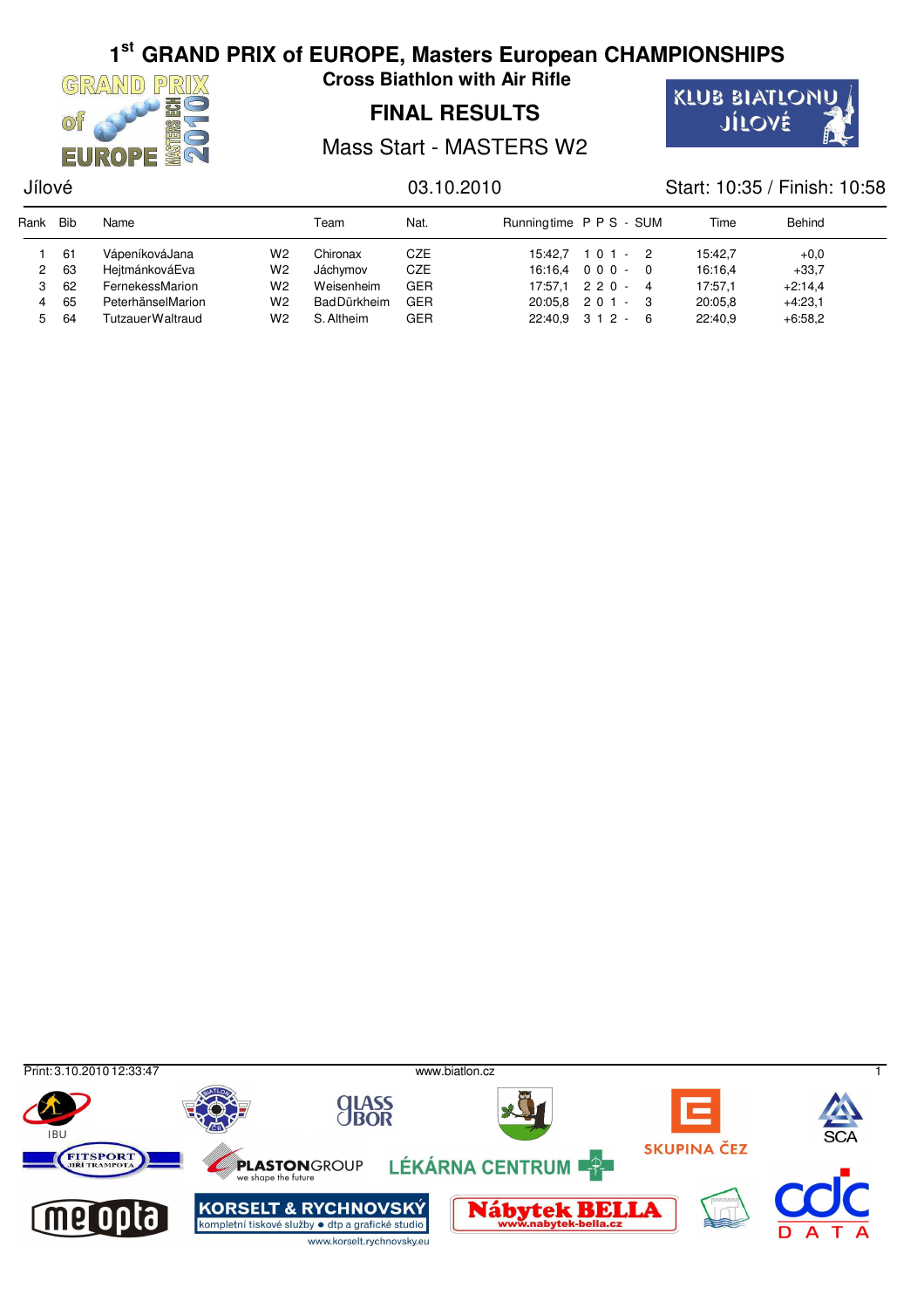

**Cross Biathlon with Air Rifle**

## **FINAL RESULTS**

**KLUB BIATLONU** JÍLOVÉ

Mass Start - YOUNG M

## Jílové 03.10.2010 Start: 10:20 / Finish: 10:36

| Rank                 | <b>Bib</b> | Name                                |    | Team        | Nat.       | Runningtime P P S - SUM |                   |              | Time    | Behind    |
|----------------------|------------|-------------------------------------|----|-------------|------------|-------------------------|-------------------|--------------|---------|-----------|
|                      | 21         | <b>Haslinger Thomas</b>             | YM | Renholding  | <b>GER</b> | 13:29.9                 | $112 - 4$         |              | 13:29,9 | $+0.0$    |
| $\mathbf{2}^{\circ}$ | 28         | Trpišovský Tomáš                    | YM | Jílové      | <b>CZE</b> | 15:09.6                 | $032 -$           | - 5          | 15:09.6 | $+1:39,7$ |
| 3                    | 26         | MelicharJan                         | YM | Strakonice  | <b>CZE</b> |                         | $15:40.8$ 3 2 4 - | -9           | 15:40,8 | $+2:10.9$ |
| 4                    | 27         | PohlreichDaniel                     | YM | Jílové      | <b>CZE</b> |                         | $15:49.6$ 2 2 1 - | - 5          | 15:49.6 | $+2:19.7$ |
| 5.                   | 25         | LandsmannChristoph                  | YM | Altbach. H. | <b>GER</b> | 16:02.7                 | 120<br>$\sim$     | $\mathbf{3}$ | 16:02,7 | $+2:32.8$ |
| 6                    | 23         | DachsbergerRainer                   | YM | Renholding  | <b>GER</b> |                         | $14:47.3$ 2 0 3 - | -5           | 16:47,3 | $+3:17,4$ |
|                      |            | Diskvalifikován, vzdal, nestartoval |    |             |            |                         |                   |              |         |           |
| <b>DNF</b>           | 22         | DokoupilRadek                       | YM | Karviná     | <b>CZE</b> | Vzdal                   |                   |              |         |           |
| <b>DNS</b>           | 24         | VálkaJan                            | YM | Jílové      | CZE        | Nestartoval             |                   |              |         |           |

### **Note**

st.č.23 přirážka 2 min. - neodběhnuté 1 TK (penalty 2 min - missing penalty loop)